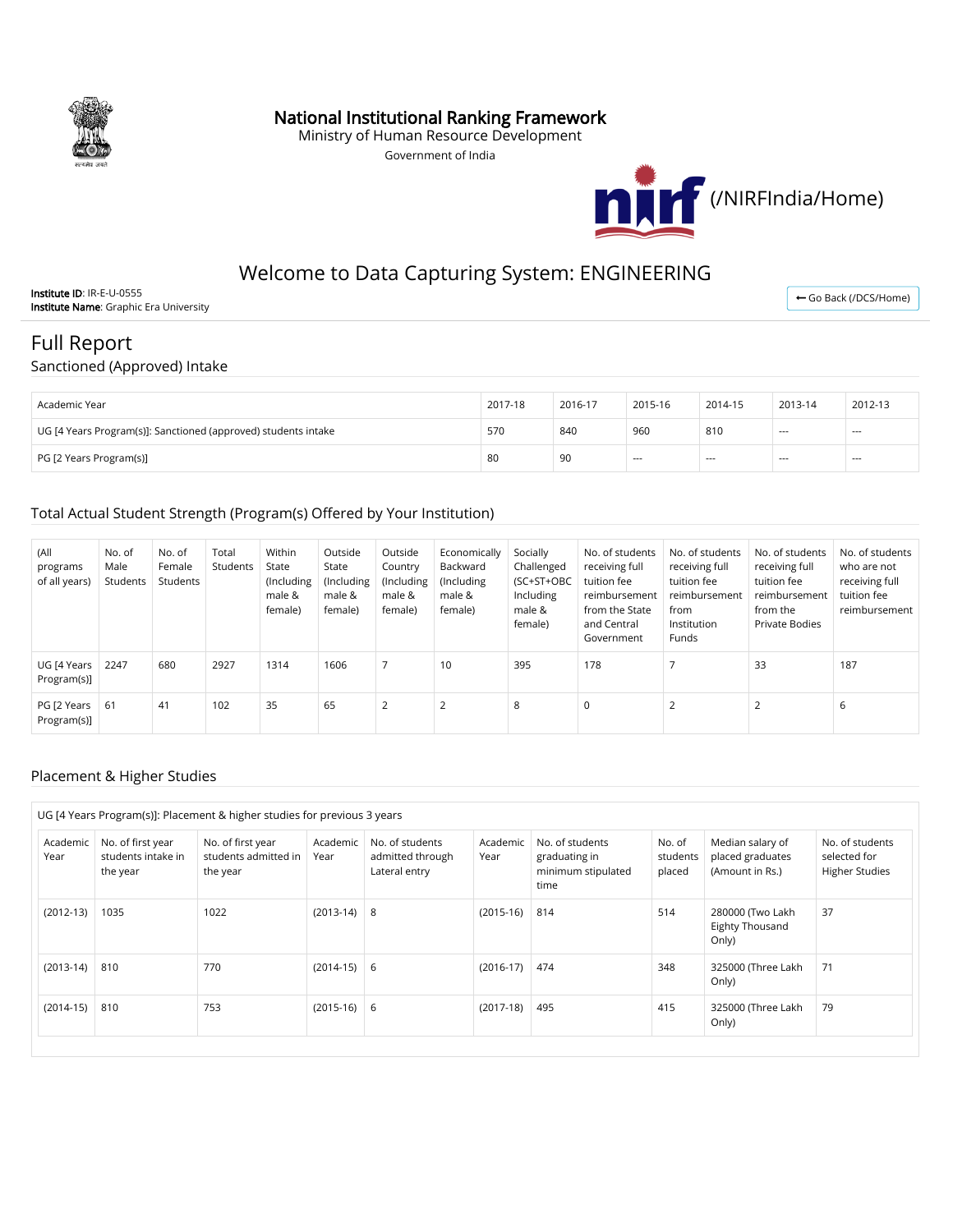|                  | PG [2 Years Program(s)]: Placement & higher studies for previous 3 years |                                                    |                  |                                                          |                              |                                                      |                                                |  |  |  |
|------------------|--------------------------------------------------------------------------|----------------------------------------------------|------------------|----------------------------------------------------------|------------------------------|------------------------------------------------------|------------------------------------------------|--|--|--|
| Academic<br>Year | No. of first year<br>students intake in the<br>year                      | No. of first year students<br>admitted in the year | Academic<br>Year | No. of students graduating in<br>minimum stipulated time | No. of<br>students<br>placed | Median salary of placed<br>graduates (Amount in Rs.) | No. of students selected<br>for Higher Studies |  |  |  |
| $(2014-15)$      | 100                                                                      | 92                                                 | $(2015-16)$      | 80                                                       |                              | 300000 (Three Lakh Only)                             | 9                                              |  |  |  |
| $(2015-16)$      | 100                                                                      | 54                                                 | $(2016-17)$      | -48                                                      | 8                            | 400000 (Four Lakh Only)                              | 12                                             |  |  |  |
| $(2016-17)$      | -90                                                                      | 54                                                 | $(2017-18)$ 51   |                                                          | 12                           | 300000 (Three Lakh Only)                             | 12                                             |  |  |  |
|                  |                                                                          |                                                    |                  |                                                          |                              |                                                      |                                                |  |  |  |

#### Ph.D Student Details

| Ph.D (Student pursuing doctoral program till 2017-18; Students admitted in the academic year 2018-19 should not be entered here.) |         |                       |         |         |  |  |  |  |
|-----------------------------------------------------------------------------------------------------------------------------------|---------|-----------------------|---------|---------|--|--|--|--|
|                                                                                                                                   |         | <b>Total Students</b> |         |         |  |  |  |  |
| Full Time                                                                                                                         | 19      |                       |         |         |  |  |  |  |
| Part Time                                                                                                                         |         | 17                    |         |         |  |  |  |  |
|                                                                                                                                   |         |                       |         |         |  |  |  |  |
| No. of Ph.D students graduated (including Integrated Ph.D)                                                                        |         |                       |         |         |  |  |  |  |
|                                                                                                                                   | 2017-18 |                       | 2016-17 | 2015-16 |  |  |  |  |
| Full Time                                                                                                                         | 3       |                       |         | 3       |  |  |  |  |
| Part Time                                                                                                                         | 11      |                       | 10      |         |  |  |  |  |

# Financial Resources: Utilised Amount for the Capital & Operational expenditure for previous 3 years

| <b>Financial Year</b>                                                                                                                            | 2017-18                                                                                  | 2016-17                                                                       | 2015-16                                                                        |
|--------------------------------------------------------------------------------------------------------------------------------------------------|------------------------------------------------------------------------------------------|-------------------------------------------------------------------------------|--------------------------------------------------------------------------------|
|                                                                                                                                                  | <b>Utilised Amount</b>                                                                   | <b>Utilised Amount</b>                                                        | <b>Utilised Amount</b>                                                         |
| Annual Capital Expenditure on Academic Activities and Resources (excluding expenditure on buildings)                                             |                                                                                          |                                                                               |                                                                                |
| Library                                                                                                                                          | 20140000 (Two Crore One Lakh For<br>ty Thousand Seven Hundred Eighty<br>Four Only)       | 16778000 (One Crore Sixty Seven L<br>akh Seventy Eight Thousand Only)         | 15114000 (One Crore Fifty One Lak<br>h Fourteen Thousand Only)                 |
| New Equipment for Laboratories                                                                                                                   | 393986000 (Thirty Nine Crore Thirt<br>y Nine Lakh Eighty Six Thousand O<br>nly)          | 391794000 (Thirty Nine Crore Seve<br>nteen Lakh Ninety Four Thousand<br>Only) | 23085000 (Two Crore Thirty Lakh Ei<br>ghty Five Thousand Only)                 |
| <b>Engineering Workshops</b>                                                                                                                     | 5285000 (Fifty Two Lakh Eighty Five<br>Thousand Only)                                    | 5245000 (Fifty Two Lakh Forty Five<br>Thousand Only)                          | 4821000 (Forty Eight Lakh Twenty<br>One Thousand Only)                         |
| Other expenditure on creation of Capital Assets (excluding expenditure<br>on Land and Building)                                                  | 10739000 (One Crore Seven Lakh T<br>hirty Nine Thousand Only)                            | 10146000 (One Crore One Lakh Fo<br>rty Six Thousand Only)                     | 8273000 (Eighty Two Lakh Seventy<br>Three Thousand Only)                       |
| Annual Operational Expenditure                                                                                                                   |                                                                                          |                                                                               |                                                                                |
| Salaries (Teaching and Non Teaching staff)                                                                                                       | 151505696 (Fifteen Crore Fifteen L<br>akh Five Thousand Six Hundred Ni<br>nety Six Only) | 131119000 (Thirteen Crore Eleven<br>Lakh Nineteen Thousand Only)              | 126217000 (Twelve Crore Sixty Two<br>Lakh Seventeen Thousand Only)             |
| Maintenance of Academic Infrastructure or consumables, other running<br>expenditures etc. (excluding maintenance of hostels and allied services) | 300284000 (Thirty Crore Two Lakh<br>Eighty Four Thousand Only)                           | 291859000 (Twenty Nine Crore Eig<br>hteen Lakh Fifty Nine Thousand On<br>ly)  | 263175000 (Twenty Six Crore Thirt<br>y One Lakh Seventy Five Thousand<br>Only) |
| Seminars/Conferences/Workshops                                                                                                                   | 2199000 (Twenty One Lakh Ninety<br>Nine Thousand Only)                                   | 2025000 (Twenty Lakh Twenty Five<br>Thousand Only)                            | 1651000 (Sixteen Lakh Fifty One Th<br>ousand Only)                             |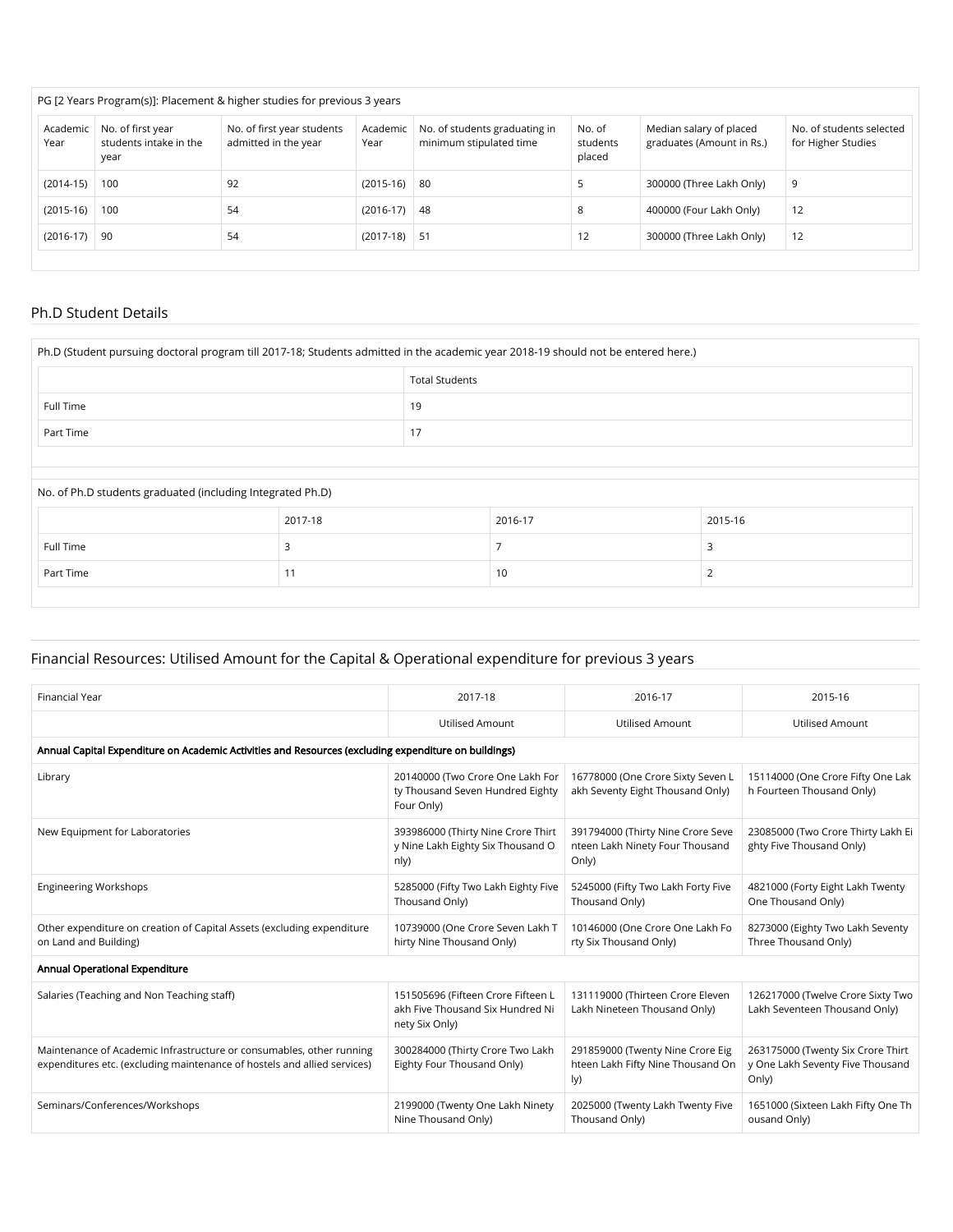IPR

| Calendar year            | 2017 | 2016 | 2015 |
|--------------------------|------|------|------|
| No. of Patents Published |      |      |      |
| No. of Patents Granted   |      |      | 0    |

#### Sponsored Research Details

| Financial Year                                     | 2017-18                                                                       | 2016-17                                                              | 2015-16                                                          |
|----------------------------------------------------|-------------------------------------------------------------------------------|----------------------------------------------------------------------|------------------------------------------------------------------|
| Total no. of Sponsored<br>Projects                 | 4                                                                             | b                                                                    |                                                                  |
| Total no. of Funding Agencies                      | 3                                                                             | 5                                                                    | З                                                                |
| <b>Total Amount Received</b><br>(Amount in Rupees) | 19395118                                                                      | 26334600                                                             | 6342730                                                          |
| Amount Received in Words                           | One Crore Ninety Three Lakh Ninety Five Thousand One<br>Hundred Eighteen Only | Two Crore Sixty Three Lakh Thirty Four Thousa<br>nd Six Hundred Only | Sixty Three Lakh Forty Two Thousand Seven<br>Hundred Thirty Only |

### Consultancy Project Details

| Financial Year                                     | 2017-18                                                          | 2016-17                                                                           | 2015-16                                                          |
|----------------------------------------------------|------------------------------------------------------------------|-----------------------------------------------------------------------------------|------------------------------------------------------------------|
| Total no. of Consultancy<br>Projects               | 6                                                                | 17                                                                                | 15                                                               |
| Total no. of Client<br>Organizations               | 6                                                                | 15                                                                                | 13                                                               |
| <b>Total Amount Received</b><br>(Amount in Rupees) | 11884067                                                         | 23933135                                                                          | 8201853                                                          |
| Amount Received in Words                           | One Crore Eighteen Lakh Eighty For Thousan<br>d Sixty Seven Only | Two Crore Thirty Nine Lakh Thirty Three Thousand Ine H<br>undred Thirty Five Only | Eightty Two Lakh One Thousand Eight Hundre<br>d Fifty Three Only |

## PCS Facilities: Facilities of physically challenged students

| 1. Do your institution buildings have Lifts/Ramps?                                                                                                        | Yes, more than 80% of the<br>buildings |
|-----------------------------------------------------------------------------------------------------------------------------------------------------------|----------------------------------------|
| 2. Do your institution have provision for walking aids, includingwheelchairs and transportation from one building to another for handicapped<br>students? | Yes                                    |
| 3. Do your institution buildings have specially designed toilets for handicapped students?                                                                | Yes, more than 80% of the<br>buildings |

4

## Faculty Details

1. How many faculty members of your institution have received highly reputed national/international awards/recognition from Central government agencies in the previous year (2017-18)?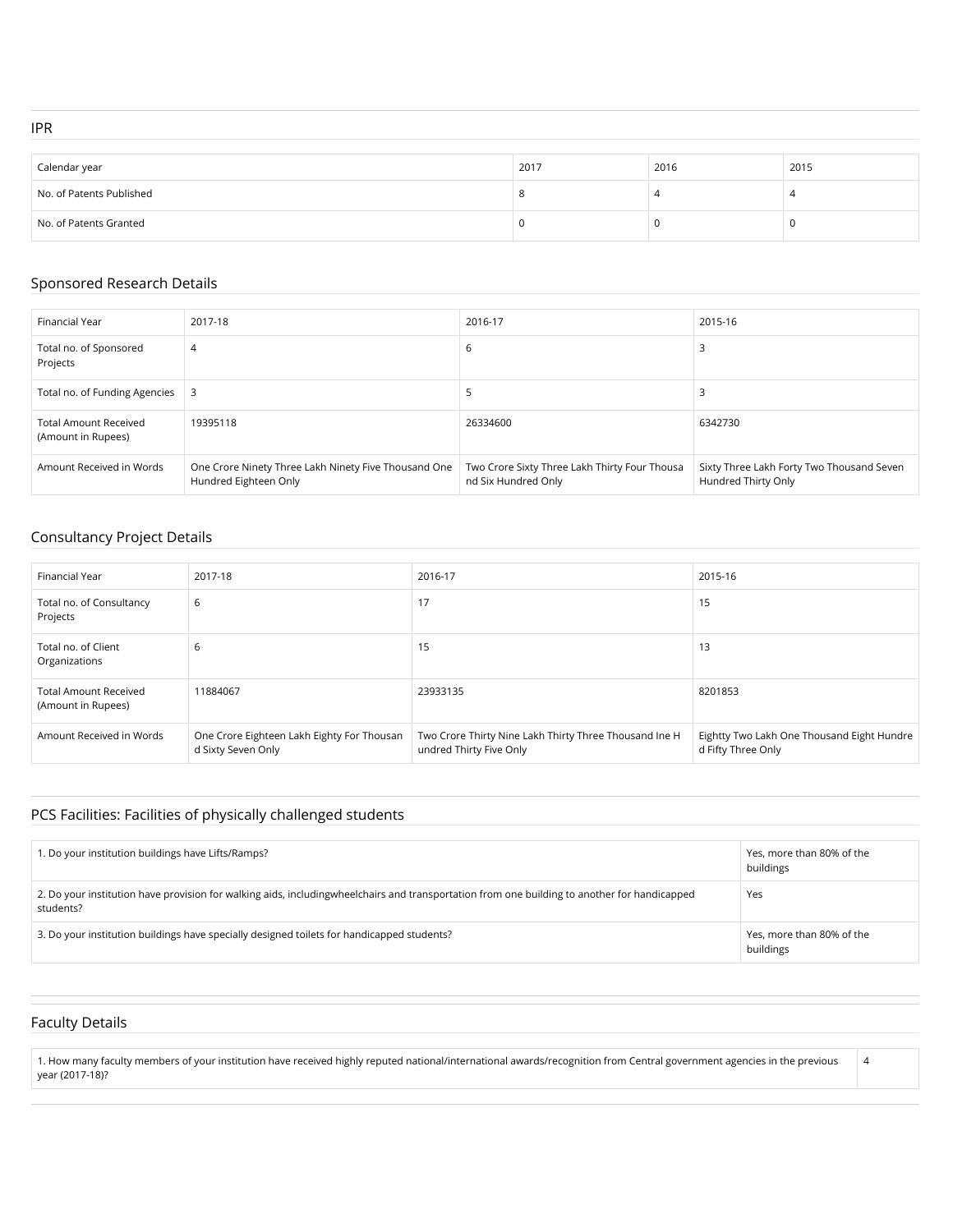| Srno           | Name                        | Age | Designation                | Gender | Qualification | Experience (In<br>Months) | Is Associated<br>Last Year | Currently working<br>with institution? | Joining<br>Date     | Leaving<br>Date          | Association<br>type |
|----------------|-----------------------------|-----|----------------------------|--------|---------------|---------------------------|----------------------------|----------------------------------------|---------------------|--------------------------|---------------------|
| $\mathbf{1}$   | Dr Kamal Kumar<br>Ghanshala | 50  | Professor                  | Male   | Ph.D          | 289                       | Yes                        | Yes                                    | 07-09-<br>2003      | ---                      | Regular             |
| $\overline{2}$ | Mr Manish Mahajan           | 46  | Associate Professor        | Male   | M.Tech        | 219                       | Yes                        | Yes                                    | $15 - 01 -$<br>2014 | $\hspace{0.05cm} \ldots$ | Regular             |
| 3              | Dr Dinesh Chandra<br>Dobhal | 39  | Associate Professor        | Male   | Ph.D          | 85                        | Yes                        | Yes                                    | 12-08-<br>2006      | $\overline{\phantom{a}}$ | Regular             |
| 4              | Mr Noor Mohd                | 36  | Assistant Professor        | Male   | M.Tech        | 131                       | Yes                        | Yes                                    | $25-07-$<br>2006    | ---                      | Regular             |
| 5              | Mr Jai Shankar Bhatt        | 42  | <b>Assistant Professor</b> | Male   | M.Tech        | 205                       | Yes                        | Yes                                    | 14-08-<br>2006      | $\overline{\phantom{a}}$ | Regular             |
| 6              | Mrs Shuchi Juyal            | 33  | Assistant Professor        | Female | M.Tech        | 99                        | Yes                        | Yes                                    | 24-06-<br>2009      | $\overline{\phantom{a}}$ | Regular             |
| $\overline{7}$ | Mr Priyank Pandey           | 28  | Assistant Professor        | Male   | M.Tech        | 36                        | Yes                        | Yes                                    | $31 - 07 -$<br>2017 | $\hspace{0.05cm} \ldots$ | Regular             |
| 8              | Dr Md Irfanul Hasan         | 41  | Associate Professor        | Male   | Ph.D          | 172                       | Yes                        | Yes                                    | $15-01-$<br>2005    | $\overline{\phantom{a}}$ | Regular             |
| 9              | Dr Anurag Vidyarthi         | 35  | Assistant Professor        | Male   | Ph.D          | 85                        | Yes                        | Yes                                    | 13-08-<br>2014      | $\overline{\phantom{a}}$ | Regular             |
| 10             | Mr Om Prakash Verma         | 33  | Assistant Professor        | Male   | M.Tech        | 68                        | Yes                        | No                                     | 09-07-<br>2012      | 18-07-<br>2017           | Regular             |
| 11             | Mr Nitin Sundriyal          | 32  | Assistant Professor        | Male   | M.Tech        | 109                       | Yes                        | Yes                                    | $01 - 08 -$<br>2009 | $\overline{\phantom{a}}$ | Regular             |
| 12             | Mr Kamlesh Kukreti          | 26  | Assistant Professor        | Male   | M.Tech        | 36                        | Yes                        | Yes                                    | $11 - 11 -$<br>2016 | $\overline{\phantom{a}}$ | Regular             |
| 13             | Mr Manish Deoli             | 25  | Assistant Professor        | Male   | M.Tech        | 36                        | Yes                        | No                                     | 28-07-<br>2016      | $21 - 03 -$<br>2018      | Regular             |
| 14             | Mr Somil Kumar Gupta        | 29  | Assistant Professor        | Male   | M.Tech        | 60                        | Yes                        | Yes                                    | 18-07-<br>2016      | $\overline{\phantom{a}}$ | Regular             |
| 15             | Mr Prabhjot Singh           | 27  | Assistant Professor        | Male   | M.Tech        | 36                        | Yes                        | Yes                                    | $30-12-$<br>2016    | $\hspace{0.05cm} \ldots$ | Regular             |
| 16             | Ms Neha Goswami             | 33  | Assistant Professor        | Female | M.Tech        | 76                        | Yes                        | No                                     | $02-07-$<br>2015    | $07 - 11 -$<br>2016      | Regular             |
| 17             | Mr Prem Singh               | 64  | Associate Professor        | Male   | M.Tech        | 420                       | Yes                        | Yes                                    | $12 - 01 -$<br>2004 | $\hspace{0.05cm} \ldots$ | Regular             |
| 18             | Mr Ravi Kanojia             | 34  | Assistant Professor        | Male   | M.Tech        | 130                       | Yes                        | Yes                                    | $12 - 10 -$<br>2010 | ---                      | Regular             |
| 19             | Dr Sachin Kumar             | 31  | Assistant Professor        | Male   | Ph.D          | 54                        | Yes                        | No                                     | $07-07-$<br>2015    | $02-03-$<br>2018         | Regular             |
| 20             | Ms Yatika Gori              | 26  | <b>Assistant Professor</b> | Female | M.Tech        | 48                        | Yes                        | Yes                                    | 15-07-<br>2013      | $\overline{\phantom{a}}$ | Regular             |
| 21             | Khushboo Singh              | 30  | Assistant Professor        | Female | M.Tech        | 74                        | Yes                        | No                                     | 03-09-<br>2016      | $17 - 01 -$<br>2018      | Regular             |
| 22             | Mr Amit Kumar<br>Sharma     | 36  | Assistant Professor        | Male   | M.Tech        | 107                       | Yes                        | Yes                                    | 06-08-<br>2014      | $\overline{\phantom{a}}$ | Regular             |
| 23             | Mr Avinash Pawar            | 27  | Assistant Professor        | Male   | M.Tech        | 32                        | Yes                        | No                                     | 18-07-<br>2014      | $31 - 12 -$<br>2017      | Regular             |
| 24             | Ankita Lal                  | 30  | Assistant Professor        | Female | M.Tech        | 72                        | Yes                        | Yes                                    | 08-09-<br>2011      | $\overline{\phantom{a}}$ | Regular             |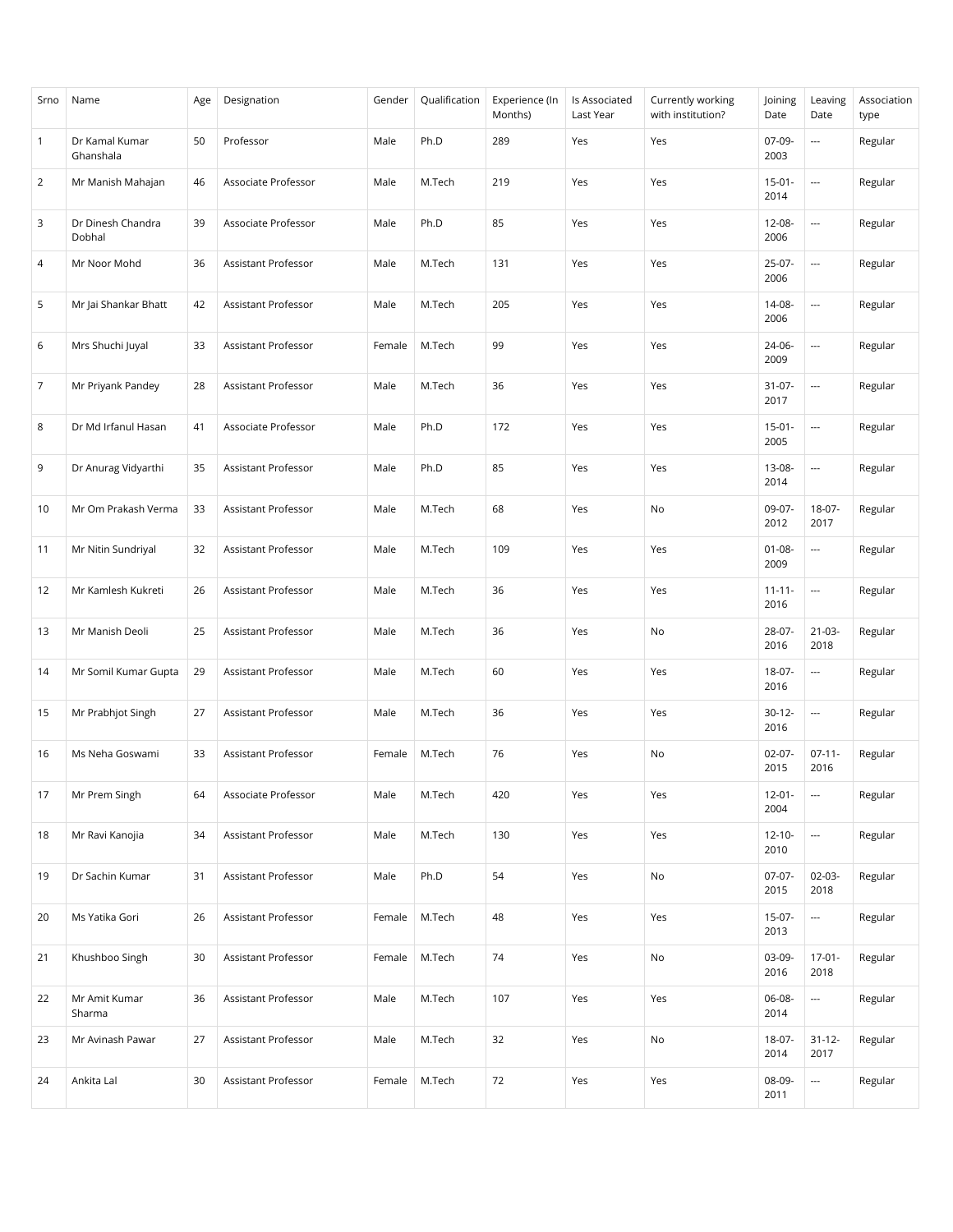| 25 | Mr Anurag Singh              | 29 | Assistant Professor        | Male   | M.Tech        | 84  | Yes | No  | 15-07-<br>2013      | $07-06-$<br>2017         | Regular  |
|----|------------------------------|----|----------------------------|--------|---------------|-----|-----|-----|---------------------|--------------------------|----------|
| 26 | Dr Pradeep K Sharma          | 41 | Associate Professor        | Male   | Ph.D          | 132 | Yes | Yes | 09-05-<br>2012      | $\overline{\phantom{a}}$ | Regular  |
| 27 | Dr Anand Chauhan             | 35 | Assistant Professor        | Male   | Ph.D          | 108 | Yes | Yes | 19-08-<br>2009      | $\overline{\phantom{a}}$ | Regular  |
| 28 | Tripti Pawar                 | 30 | Assistant Professor        | Female | <b>MBA</b>    | 96  | Yes | No  | $21 - 06 -$<br>2010 | $17 - 11 -$<br>2017      | Regular  |
| 29 | Vimla Rani                   | 36 | Assistant Professor        | Female | M.Tech        | 156 | Yes | No  | $10-02-$<br>2005    | $18 - 12 -$<br>2017      | Regular  |
| 30 | Mr Faraz Ahmad               | 27 | Assistant Professor        | Male   | M.Tech        | 36  | Yes | No  | $07-01-$<br>2016    | $30 - 06 -$<br>2017      | Regular  |
| 31 | Arun Kumar Awasthi           | 72 | Professor                  | Male   | Ph.D          | 428 | Yes | No  | $05-01-$<br>2013    | 09-07-<br>2018           | Visiting |
| 32 | Harendra Singh Negi          | 29 | Assistant Professor        | Male   | <b>MCA</b>    | 77  | Yes | Yes | $01 - 05 -$<br>2013 | ---                      | Regular  |
| 33 | Dr HN Nagaraja               | 54 | Professor                  | Male   | Ph.D          | 384 | No  | Yes | $28 - 11 -$<br>2017 | $\hspace{0.05cm} \ldots$ | Regular  |
| 34 | Ms Reeta Uniyal              | 34 | Assistant Professor        | Female | <b>MCA</b>    | 132 | Yes | Yes | 06-06-<br>2007      | $\overline{\phantom{a}}$ | Regular  |
| 35 | Mr Pawan Negi                | 40 | Other                      | Male   | <b>B.Tech</b> | 72  | Yes | Yes | $06-12-$<br>2016    | $\hspace{0.05cm} \ldots$ | Regular  |
| 36 | Dr Durgaprasad<br>Gangodkar  | 46 | Professor                  | Male   | Ph.D          | 205 | Yes | Yes | $20 - 02 -$<br>2006 | $\overline{\phantom{a}}$ | Regular  |
| 37 | Dr Bhaskar Pant              | 43 | Associate Professor        | Male   | Ph.D          | 134 | Yes | Yes | 12-08-<br>2010      | $\overline{\phantom{a}}$ | Regular  |
| 38 | Mr Dibyahash Bordoloi        | 42 | Associate Professor        | Male   | M.Tech        | 200 | Yes | Yes | 07-08-<br>2008      | $\overline{\phantom{a}}$ | Regular  |
| 39 | Ramesh Singh Rawat           | 41 | Assistant Professor        | Male   | Ph.D          | 181 | Yes | Yes | 06-08-<br>2007      | $\overline{\phantom{a}}$ | Regular  |
| 40 | Dr Vijay Singh               | 35 | Assistant Professor        | Male   | Ph.D          | 102 | Yes | Yes | 12-03-<br>2010      | $\overline{\phantom{a}}$ | Regular  |
| 41 | Mr Hemant Singh<br>Pokhria   | 32 | <b>Assistant Professor</b> | Male   | M.Tech        | 111 | Yes | Yes | 03-02-<br>2009      | $\overline{\phantom{a}}$ | Regular  |
| 42 | Ms Ruchira Rawat             | 35 | Assistant Professor        | Female | M.Tech        | 156 | Yes | Yes | 05-09-<br>2014      | $\overline{\phantom{a}}$ | Regular  |
| 43 | Mr Deepak Semwal             | 36 | Assistant Professor        | Male   | M.Tech        | 61  | Yes | Yes | 03-08-<br>2015      | $\hspace{0.05cm} \ldots$ | Regular  |
| 44 | Dr Anzar Ahmed               | 44 | Associate Professor        | Male   | Ph.D          | 223 | Yes | Yes | $10-02 -$<br>2005   | $\overline{\phantom{a}}$ | Regular  |
| 45 | Dr Mohammad Khalid           | 34 | Assistant Professor        | Male   | Ph.D          | 27  | Yes | No  | $05-01-$<br>2017    | $15-02-$<br>2018         | Regular  |
| 46 | Mr Piyush Pandey             | 38 | Associate Professor        | Male   | M.Tech        | 145 | Yes | Yes | $15-07-$<br>2013    | $\overline{\phantom{a}}$ | Regular  |
| 47 | Mr Ashutosh Bhatt            | 31 | Assistant Professor        | Male   | M.Tech        | 84  | Yes | No  | $11-07-$<br>2011    | 29-09-<br>2018           | Regular  |
| 48 | Mr Kuljinder Singh<br>Bumrah | 33 | Assistant Professor        | Male   | M.Tech        | 120 | Yes | Yes | $16 - 07 -$<br>2016 | $\hspace{0.05cm} \ldots$ | Regular  |
| 49 | Ms Sonal Paliwal             | 26 | Assistant Professor        | Female | M.Tech        | 36  | Yes | No  | 13-07-<br>2016      | 25-06-<br>2018           | Regular  |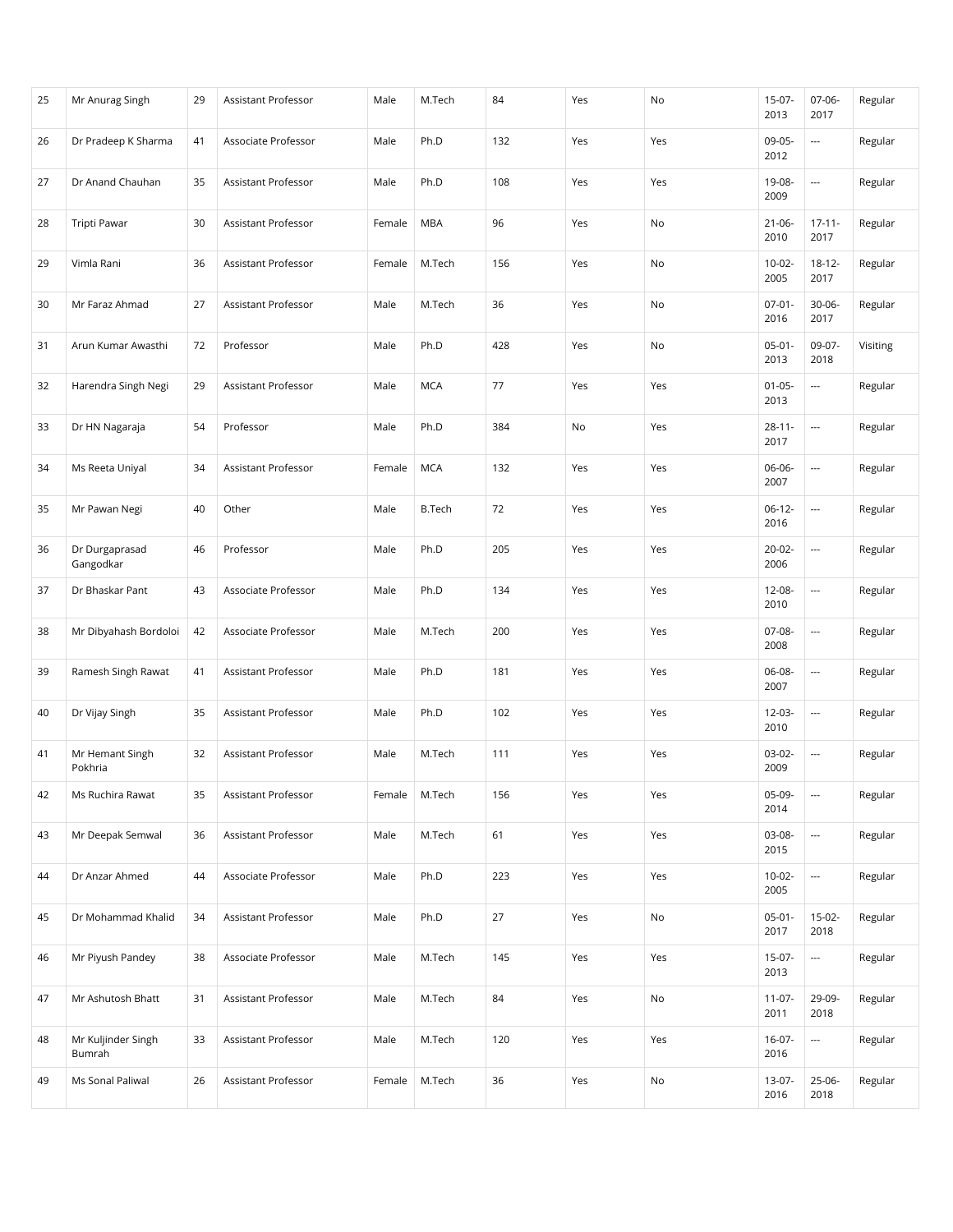| 50 | Ms Komal Singh                   | 26 | Assistant Professor | Female | M.Tech     | 36  | Yes | Yes | $03-01-$<br>2017    | $\cdots$                 | Regular  |
|----|----------------------------------|----|---------------------|--------|------------|-----|-----|-----|---------------------|--------------------------|----------|
| 51 | Dr Patil Pravin<br>Pandharinnath | 42 | Professor           | Male   | Ph.D       | 186 | Yes | Yes | $01 - 03 -$<br>2011 | $\overline{\phantom{a}}$ | Regular  |
| 52 | Mr Punit Gupta                   | 47 | Associate Professor | Male   | M.Sc.      | 86  | Yes | Yes | $11 - 08 -$<br>2011 | $\hspace{0.05cm} \ldots$ | Regular  |
| 53 | Mr Ravi Verma                    | 30 | Assistant Professor | Male   | M.Tech     | 98  | Yes | Yes | $11-07-$<br>2011    | $\overline{\phantom{a}}$ | Regular  |
| 54 | Mr Ashish Bisht                  | 28 | Assistant Professor | Male   | M.E.       | 62  | Yes | Yes | $07-07-$<br>2015    | $\overline{\phantom{a}}$ | Regular  |
| 55 | Dr Virendra Bahadur<br>Singh     | 48 | Professor           | Male   | Ph.D       | 159 | Yes | Yes | $01 - 08 -$<br>2013 | $\hspace{0.05cm} \ldots$ | Regular  |
| 56 | Mr S K Govil                     | 70 | Professor           | Male   | M.E.       | 554 | Yes | Yes | 19-07-<br>2010      | $\overline{\phantom{a}}$ | Regular  |
| 57 | P Janaki Rama Raju               | 48 | Assistant Professor | Male   | M.Tech     | 36  | Yes | Yes | $01 - 08 -$<br>2016 | ---                      | Regular  |
| 58 | Dr Pratibha Naithani             | 45 | Professor           | Female | Ph.D       | 156 | Yes | Yes | 07-09-<br>2011      | $\hspace{0.05cm} \ldots$ | Regular  |
| 59 | Dr VK Tiwari                     | 71 | Professor           | Male   | Ph.D       | 526 | Yes | Yes | $10 - 01 -$<br>2013 | $\overline{\phantom{a}}$ | Visiting |
| 60 | Dr Saurabh Dewangan              | 28 | Assistant Professor | Male   | Ph.D       | 26  | Yes | No  | $07-07-$<br>2015    | $01 - 07 -$<br>2016      | Regular  |
| 61 | Dr Ritu Chandna                  | 37 | Associate Professor | Female | Ph.D       | 120 | Yes | Yes | $01 - 03 -$<br>2008 | $\overline{\phantom{a}}$ | Regular  |
| 62 | Dr Satyajeet singh               | 35 | Assistant Professor | Male   | Ph.D       | 36  | Yes | Yes | 17-09-<br>2016      | $\overline{\phantom{a}}$ | Regular  |
| 63 | Dr Sunita Bhola                  | 47 | Assistant Professor | Female | Ph.D       | 60  | Yes | Yes | $11-07-$<br>2013    | $\hspace{0.05cm} \ldots$ | Regular  |
| 64 | Pareshwar Prasad                 | 42 | Assistant Professor | Male   | <b>MCA</b> | 108 | Yes | Yes | $12 - 10 -$<br>2011 | $\overline{\phantom{a}}$ | Regular  |
| 65 | Alisha Ahuja                     | 35 | Assistant Professor | Female | M.A        | 84  | Yes | Yes | $01 - 10 -$<br>2016 | $\overline{\phantom{a}}$ | Regular  |
| 66 | Rajesh Pokhriyal                 | 37 | Associate Professor | Male   | Ph.D       | 185 | Yes | Yes | $01 - 04 -$<br>2005 | $\overline{\phantom{a}}$ | Regular  |
| 67 | Mr Shashank Pathak               | 25 | Assistant Professor | Male   | <b>MCA</b> | 24  | Yes | Yes | $04 - 05 -$<br>2017 | $\overline{\phantom{a}}$ | Regular  |
| 68 | Mr Amish Karki                   | 34 | Assistant Professor | Male   | <b>MCA</b> | 96  | Yes | Yes | 15-02-<br>2010      | $\overline{\phantom{a}}$ | Regular  |
| 69 | Mr Bhupender Singh<br>Rautela    | 37 | Assistant Professor | Male   | M.Tech     | 144 | Yes | Yes | $21 - 12 -$<br>2016 | $\overline{\phantom{a}}$ | Regular  |
| 70 | Mr Ranu Prakash<br>Sharma        | 30 | Assistant Professor | Male   | <b>MCA</b> | 120 | Yes | Yes | $03-11-$<br>2008    | $\overline{\phantom{a}}$ | Regular  |
| 71 | Mr DEVVRET                       | 26 | Assistant Professor | Male   | M.Tech     | 24  | Yes | Yes | $10-03-$<br>2016    | ---                      | Regular  |
| 72 | Dr Ankush Mittal                 | 43 | Professor           | Male   | Ph.D       | 228 | Yes | Yes | $01 - 10 -$<br>2011 | $\overline{\phantom{a}}$ | Regular  |
| 73 | Dr Amal Shankar<br>Shukla        | 51 | Professor           | Male   | Ph.D       | 332 | Yes | Yes | 14-07-<br>2000      | $\hspace{0.05cm} \ldots$ | Regular  |
| 74 | Mr Upendra Aswal                 | 42 | Associate Professor | Male   | M.Tech     | 188 | Yes | Yes | $10-02-$<br>2005    | ---                      | Regular  |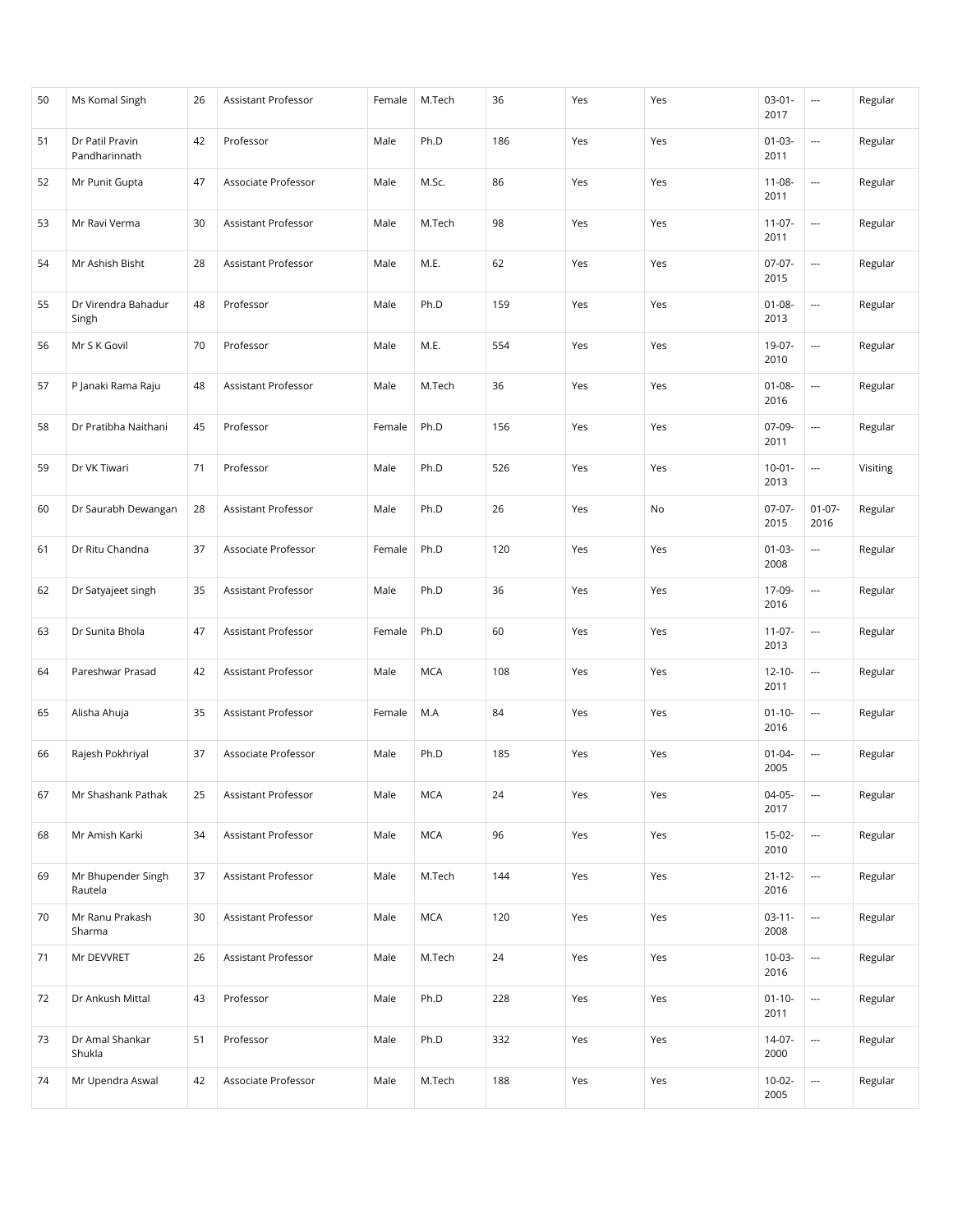| 75 | Mrs Priya Matta             | 38 | Assistant Professor | Female | M.Tech | 171 | Yes | Yes | 25-03-<br>2008      | $\overline{\phantom{a}}$ | Regular |
|----|-----------------------------|----|---------------------|--------|--------|-----|-----|-----|---------------------|--------------------------|---------|
| 76 | Mr Ashwini Kumar<br>Singh   | 32 | Assistant Professor | Male   | M.Tech | 123 | Yes | Yes | 25-07-<br>2011      | $\overline{\phantom{a}}$ | Regular |
| 77 | Mr Sanjeev kumar            | 41 | Assistant Professor | Male   | M.Tech | 196 | Yes | Yes | $04-10-$<br>2006    | $\overline{\phantom{a}}$ | Regular |
| 78 | Mr Deepak uniyal            | 27 | Assistant Professor | Male   | M.Tech | 37  | Yes | Yes | $07-08-$<br>2016    | $\overline{\phantom{a}}$ | Regular |
| 79 | Ms Vandana Rawat            | 31 | Assistant Professor | Female | M.Tech | 24  | Yes | Yes | $15-05-$<br>2017    | $\overline{\phantom{a}}$ | Regular |
| 80 | Dr Poornima Mittal          | 38 | Associate Professor | Female | Ph.D   | 192 | Yes | No  | $18 - 01 -$<br>2008 | 03-09-<br>2018           | Regular |
| 81 | Mr Subhash Chandra<br>Yadav | 43 | Assistant Professor | Male   | M.Tech | 149 | Yes | No  | 27-08-<br>2007      | $15-02-$<br>2018         | Regular |
| 82 | Mr Upendra Mohan<br>Bhatt   | 33 | Assistant Professor | Male   | M.Tech | 134 | Yes | Yes | 24-07-<br>2007      | ---                      | Regular |
| 83 | Mr Parvesh Saini            | 36 | Assistant Professor | Male   | M.E.   | 137 | Yes | Yes | $13-05-$<br>2011    | $\overline{\phantom{a}}$ | Regular |
| 84 | Dr Chandni Sharma           | 34 | Assistant Professor | Female | Ph.D   | 36  | Yes | Yes | $15 - 12 -$<br>2016 | $\overline{\phantom{a}}$ | Regular |
| 85 | Mr Janmejay Pant            | 31 | Assistant Professor | Male   | M.Tech | 120 | Yes | Yes | $03-11-$<br>2008    | $\hspace{0.05cm} \ldots$ | Regular |
| 86 | Ms Sonymol Koshy            | 49 | Assistant Professor | Female | M.Tech | 36  | Yes | Yes | $05-07-$<br>2016    | $\overline{\phantom{a}}$ | Regular |
| 87 | Ms Akansha Gupta            | 35 | Assistant Professor | Female | M.Tech | 84  | Yes | Yes | 22-04-<br>2017      | $\overline{\phantom{a}}$ | Regular |
| 88 | Dr Sourabh Bisht            | 39 | Associate Professor | Male   | Ph.D   | 144 | Yes | No  | 24-07-<br>2007      | 17-09-<br>2016           | Regular |
| 89 | Dr Arindam Ghosal           | 47 | Associate Professor | Male   | Ph.D   | 228 | Yes | Yes | 09-07-<br>2015      | $\overline{\phantom{a}}$ | Regular |
| 90 | Mr Vipul Paliwal            | 32 | Assistant Professor | Male   | M.Tech | 98  | Yes | Yes | $11-07-$<br>2011    | ---                      | Regular |
| 91 | Mr Prateek Negi             | 27 | Assistant Professor | Male   | M.Tech | 49  | Yes | Yes | 09-07-<br>2015      | $\overline{\phantom{a}}$ | Regular |
| 92 | Ms Vineeta Kanwal           | 26 | Assistant Professor | Female | M.Tech | 36  | Yes | No  | 06-07-<br>2015      | $18-12-$<br>2017         | Regular |
| 93 | Dr Rituraj singh            | 32 | Assistant Professor | Male   | Ph.D   | 62  | Yes | No  | 19-03-<br>2017      | $16-01-$<br>2018         | Regular |
| 94 | Shivani Singh Dhriyan       | 27 | Assistant Professor | Female | M.Tech | 37  | Yes | Yes | 15-07-<br>2015      | ---                      | Regular |
| 95 | Dr Lok Man Palni            | 65 | Professor           | Male   | Ph.D   | 420 | Yes | Yes | $21 - 08 -$<br>2014 | $\hspace{0.05cm} \ldots$ | Regular |
| 96 | Dr Saurabh Kumar<br>Yadav   | 28 | Assistant Professor | Male   | Ph.D   | 44  | Yes | No  | $04-07-$<br>2015    | 19-07-<br>2017           | Regular |
| 97 | Mr Shiv Kumar               | 28 | Assistant Professor | Male   | M.Tech | 25  | Yes | No  | $07-07-$<br>2015    | $16 - 06 -$<br>2017      | Regular |
| 98 | Dr Bhawna                   | 43 | Associate Professor | Female | Ph.D   | 132 | Yes | Yes | $30 - 01 -$<br>2008 | $\hspace{0.05cm} \ldots$ | Regular |
| 99 | Dr Mohammad Tamsir          | 38 | Assistant Professor | Male   | Ph.D   | 84  | Yes | Yes | 06-08-<br>2011      | ---                      | Regular |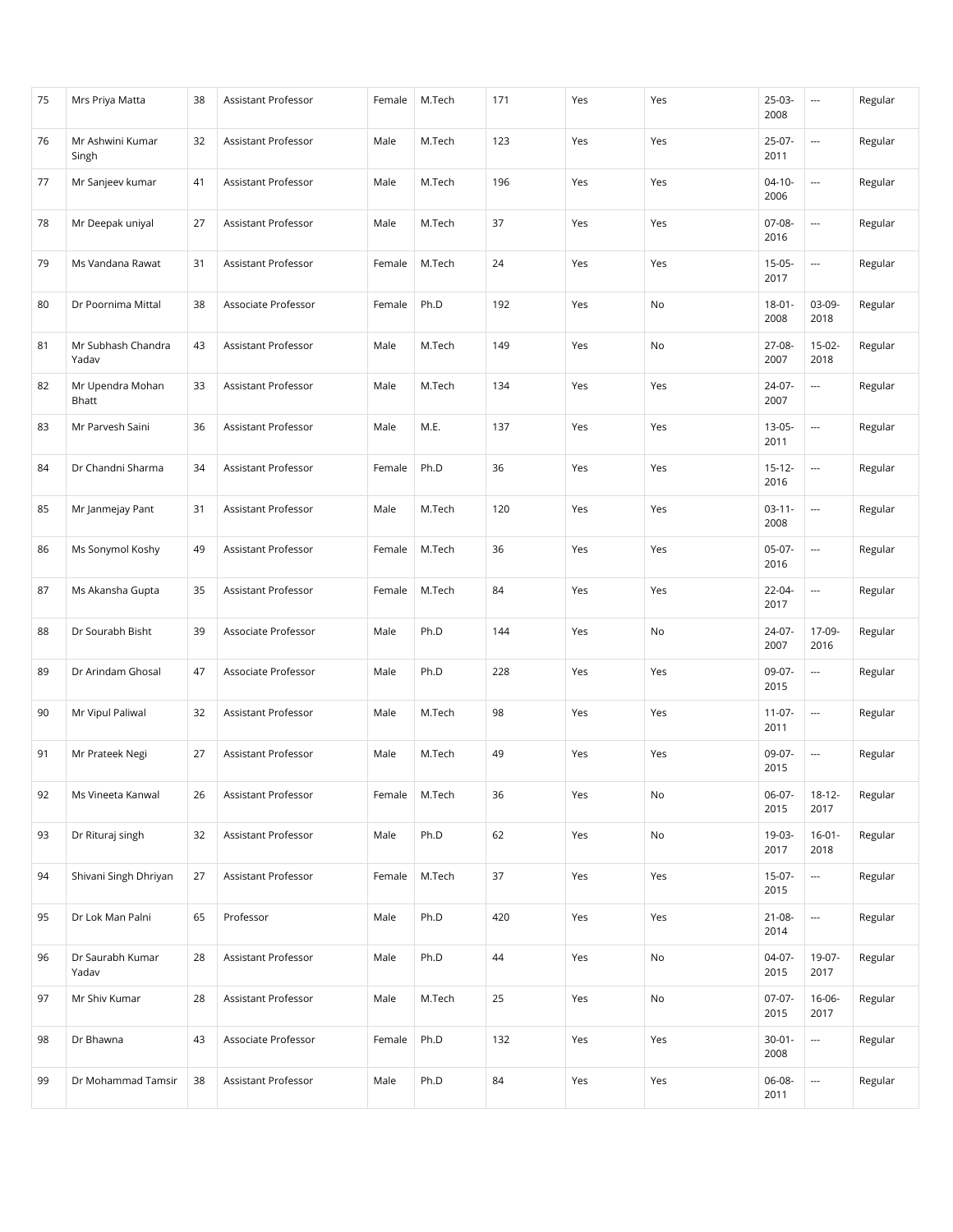| 100 | Shweta Bajaj                  | 39 | Assistant Professor        | Female | <b>MBA</b>    | 72  | Yes | Yes | $21 - 08 -$<br>2012 | $\cdots$                 | Regular |
|-----|-------------------------------|----|----------------------------|--------|---------------|-----|-----|-----|---------------------|--------------------------|---------|
| 101 | Deepak Semwal                 | 36 | Assistant Professor        | Male   | M.Tech        | 61  | Yes | Yes | 03-08-<br>2015      |                          | Regular |
| 102 | Dr Mukesh Kumar               | 41 | Associate Professor        | Male   | Ph.D          | 120 | Yes | Yes | 10-03-<br>2010      | ---                      | Regular |
| 103 | Rajeev Gupta                  | 51 | Assistant Professor        | Male   | M.Tech        | 340 | Yes | Yes | 22-02-<br>2011      | $\hspace{0.05cm} \ldots$ | Regular |
| 104 | Mr Ashish Kumar<br>Sharma     | 28 | Assistant Professor        | Male   | <b>MCA</b>    | 48  | Yes | Yes | $01 - 05 -$<br>2017 | $\cdots$                 | Regular |
| 105 | Ms Rekha Maithani             | 44 | Other                      | Female | M.Sc.         | 132 | Yes | Yes | $12 - 12 -$<br>2016 | ---                      | Regular |
| 106 | Mr Binay Kumar                | 37 | Assistant Professor        | Male   | M.Tech        | 156 | Yes | Yes | $15 - 12 -$<br>2016 | $\overline{\phantom{a}}$ | Regular |
| 107 | Mr Durgeshwar Pratap<br>Singh | 27 | Other                      | Male   | <b>B.Tech</b> | 36  | Yes | Yes | $24 - 10 -$<br>2015 | $\cdots$                 | Regular |
| 108 | Ms KALPANA RAUSA              | 29 | <b>Assistant Professor</b> | Female | M.Tech        | 36  | Yes | No  | 18-08-<br>2015      | 30-06-<br>2018           | Regular |
| 109 | Dr Mangey Ram                 | 37 | Professor                  | Male   | Ph.D          | 130 | Yes | Yes | 09-07-<br>2009      | $\overline{\phantom{a}}$ | Regular |
| 110 | Dr Santosh Kumar              | 36 | Associate Professor        | Male   | Ph.D          | 116 | Yes | Yes | 07-08-<br>2010      | $\overline{\phantom{a}}$ | Regular |
| 111 | Mr Manish Sharma              | 40 | Associate Professor        | Male   | M.Tech        | 141 | Yes | Yes | $01 - 01 -$<br>2009 | $\overline{\phantom{a}}$ | Regular |
| 112 | Mr Kamlesh C Purohit          | 46 | Assistant Professor        | Male   | M.Tech        | 285 | Yes | Yes | 07-09-<br>2005      | $\overline{\phantom{a}}$ | Regular |
| 113 | Mr Kireet Joshi               | 31 | Assistant Professor        | Male   | M.Tech        | 90  | Yes | Yes | 13-09-<br>2010      | $\hspace{0.05cm} \ldots$ | Regular |
| 114 | Mr Vikash Rathi               | 35 | Assistant Professor        | Male   | M.Tech        | 92  | Yes | Yes | 03-02-<br>2009      | $\overline{\phantom{a}}$ | Regular |
| 115 | Ms Akanksha<br>Kapurwan       | 26 | Assistant Professor        | Female | M.Tech        | 43  | Yes | Yes | 25-07-<br>2015      | ---                      | Regular |
| 116 | Ms Preeti Mishra              | 29 | <b>Assistant Professor</b> | Female | M.Tech        | 72  | Yes | Yes | $01-07-$<br>2017    | ---                      | Regular |
| 117 | Mr Bhaskar Nautiyal           | 45 | Associate Professor        | Male   | M.Tech        | 197 | Yes | Yes | 23-09-<br>2002      | $\overline{\phantom{a}}$ | Regular |
| 118 | Mr Kaushal Kumar              | 30 | Assistant Professor        | Male   | M.Tech        | 87  | Yes | Yes | $01-07-$<br>2010    | $\overline{\phantom{a}}$ | Regular |
| 119 | Dr P Thakur                   | 43 | Professor                  | Male   | Ph.D          | 214 | Yes | Yes | $11 - 11 -$<br>2005 | ---                      | Regular |
| 120 | Mr Mayank Chaturvedi          | 31 | Assistant Professor        | Male   | M.Tech        | 100 | Yes | Yes | $17 - 10 -$<br>2011 | $\overline{\phantom{a}}$ | Regular |
| 121 | Ms Swati Devliyal             | 41 | Assistant Professor        | Female | M.Tech        | 108 | Yes | Yes | 15-06-<br>2009      | $\hspace{0.05cm} \ldots$ | Regular |
| 122 | Mr Amit Juyal                 | 33 | Assistant Professor        | Male   | M.Tech        | 108 | Yes | Yes | 18-07-<br>2016      | $\overline{\phantom{a}}$ | Regular |
| 123 | Mr Ashish Bhatt               | 32 | Assistant Professor        | Male   | M.Tech        | 36  | Yes | Yes | 09-07-<br>2016      | $\hspace{0.05cm} \ldots$ | Regular |
| 124 | Mr Akshay Rajput              | 25 | Assistant Professor        | Male   | M.Tech        | 36  | Yes | Yes | $05-01-$<br>2017    | ---                      | Regular |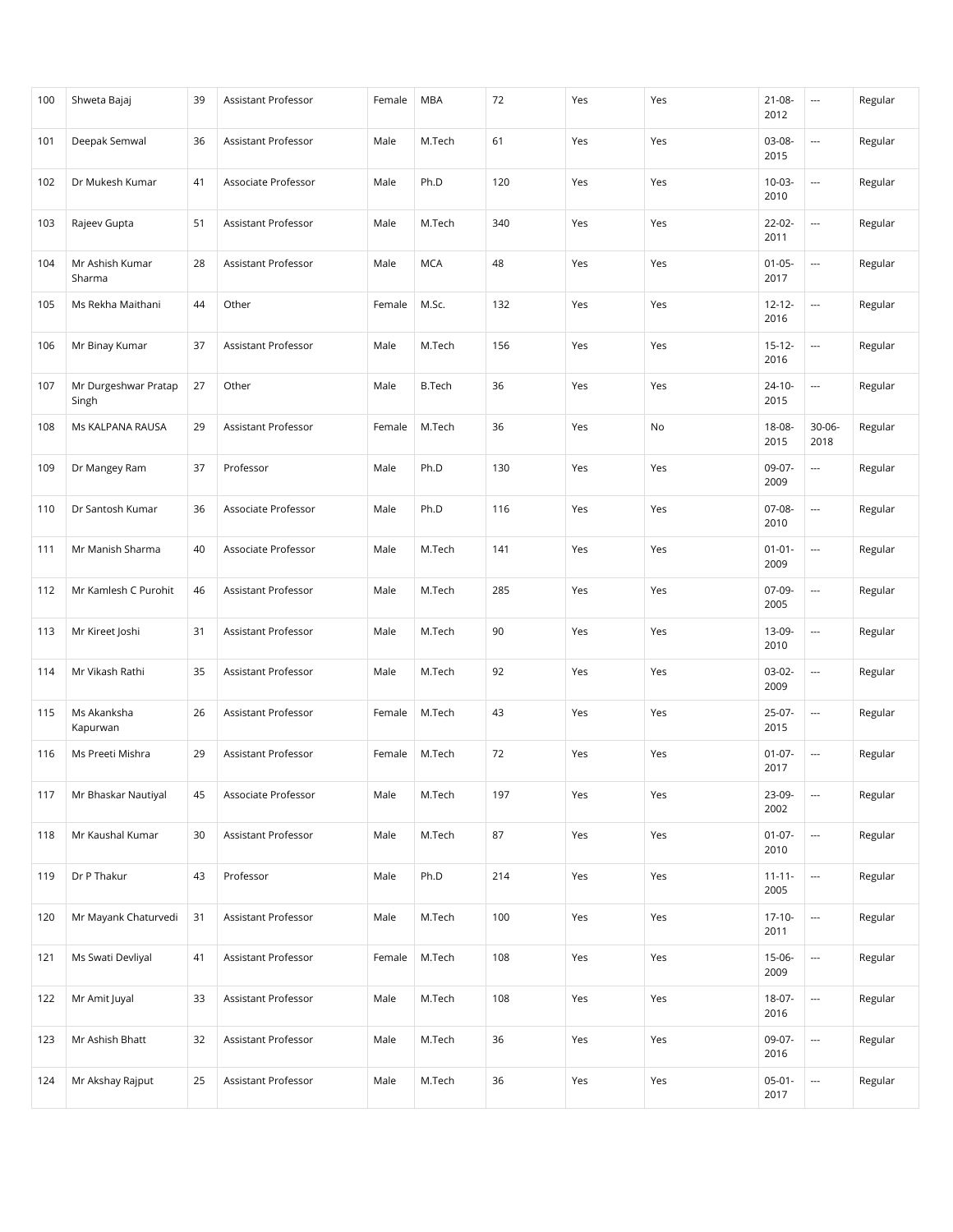| 125 | Dr Gaurav Mittal             | 41 | Professor           | Male   | Ph.D          | 156 | No            | Yes | 09-08-<br>2017      | $\overline{\phantom{a}}$ | Regular |
|-----|------------------------------|----|---------------------|--------|---------------|-----|---------------|-----|---------------------|--------------------------|---------|
| 126 | Dr Chandra Kishore           | 39 | Associate Professor | Male   | Ph.D          | 87  | Yes           | Yes | 06-07-<br>2015      | $\overline{\phantom{a}}$ | Regular |
| 127 | Mr Nitin Kumar KC            | 31 | Assistant Professor | Male   | M.Tech        | 79  | Yes           | Yes | 28-06-<br>2012      | $\hspace{0.05cm} \ldots$ | Regular |
| 128 | Mr Neeraj Sengar             | 30 | Assistant Professor | Male   | M.Tech        | 95  | Yes           | Yes | $06-07-$<br>2015    | $\overline{\phantom{a}}$ | Regular |
| 129 | Dr Anil kumar Semwal         | 55 | Professor           | Male   | Ph.D          | 181 | Yes           | No  | $15 - 01 -$<br>2017 | $21 - 12 -$<br>2017      | Regular |
| 130 | Dr Sanjeev Kumar             | 38 | Professor           | Male   | Ph.D          | 121 | Yes           | Yes | $01-07-$<br>2010    | $\hspace{0.05cm} \ldots$ | Regular |
| 131 | Mr Ajit Panwar               | 27 | Assistant Professor | Male   | M.Tech        | 24  | Yes           | No  | 16-08-<br>2016      | $30-10-$<br>2017         | Regular |
| 132 | Dr Syed Mohsin<br>Waheed     | 49 | Associate Professor | Male   | Ph.D          | 98  | Yes           | Yes | $01 - 07 -$<br>2013 | $\overline{\phantom{a}}$ | Regular |
| 133 | Dr Atul Sidola               | 38 | Professor           | Male   | Ph.D          | 120 | Yes           | No  | $07-07-$<br>2015    | 08-09-<br>2016           | Regular |
| 134 | Mr Ankur Dixit               | 26 | Assistant Professor | Male   | M.Tech        | 16  | Yes           | No  | 06-07-<br>2015      | 06-06-<br>2017           | Regular |
| 135 | Dr Seema Saini               | 43 | Associate Professor | Female | Ph.D          | 96  | Yes           | Yes | 16-08-<br>2010      | ---                      | Regular |
| 136 | Dr Fateh Singh Gill          | 40 | Assistant Professor | Male   | Ph.D          | 108 | Yes           | Yes | $01 - 06 -$<br>2009 | $\overline{\phantom{a}}$ | Regular |
| 137 | Lt D C Pandey                | 37 | Assistant Professor | Male   | <b>MBA</b>    | 108 | Yes           | Yes | 04-08-<br>2008      | ---                      | Regular |
| 138 | Arun Kukreti                 | 33 | Assistant Professor | Male   | <b>MCA</b>    | 113 | Yes           | Yes | $31 - 05 -$<br>2007 | $\hspace{0.05cm} \ldots$ | Regular |
| 139 | Dr Ashish Thapilyal          | 46 | Professor           | Male   | Ph.D          | 285 | Yes           | Yes | 09-04-<br>2009      | $\hspace{0.05cm} \ldots$ | Regular |
| 140 | Varsha Mittal                | 40 | Assistant Professor | Female | M.Tech        | 196 | Yes           | Yes | 08-08-<br>2007      | $\overline{\phantom{a}}$ | Regular |
| 141 | Dr Sachin Kumar<br>Agnihotri | 32 | Assistant Professor | Male   | Ph.D          | 72  | Yes           | No  | $01 - 06 -$<br>2017 | $01 - 11 -$<br>2017      | Regular |
| 142 | Ms Simranjeet Kaur           | 26 | Other               | Female | <b>B.Tech</b> | 20  | $\mathsf{No}$ | Yes | 19-04-<br>2017      | $\overline{\phantom{a}}$ | Regular |
| 143 | Mr Tejpal Singh              | 32 | Assistant Professor | Male   | M.Sc.         | 108 | Yes           | Yes | 24-02-<br>2009      | $\overline{\phantom{a}}$ | Regular |
| 144 | Ms SHWETA GOYAL              | 30 | Other               | Female | M.Tech        | 48  | Yes           | Yes | $11 - 08 -$<br>2014 | $\overline{\phantom{a}}$ | Regular |
| 145 | Mr AMIT KUMAR<br>SHAKYA      | 32 | Other               | Male   | M.Tech        | 22  | No            | No  | 25-02-<br>2017      | $30 - 06$<br>2018        | Regular |
| 146 | Dr Rajesh Kumar              | 42 | Professor           | Male   | Ph.D          | 234 | Yes           | Yes | 17-09-<br>2002      | $\hspace{0.05cm} \ldots$ | Regular |
| 147 | Dr Devesh Pratap<br>Singh    | 35 | Associate Professor | Male   | Ph.D          | 127 | Yes           | Yes | 27-03-<br>2007      | $\overline{\phantom{a}}$ | Regular |
| 148 | Mr Abhishek Jain             | 42 | Associate Professor | Male   | M.Tech        | 180 | Yes           | Yes | 28-06-<br>2003      | $\hspace{0.05cm} \ldots$ | Regular |
| 149 | Mr Sumit Pundir              | 34 | Assistant Professor | Male   | M.Tech        | 146 | Yes           | Yes | $01 - 07 -$<br>2007 | ---                      | Regular |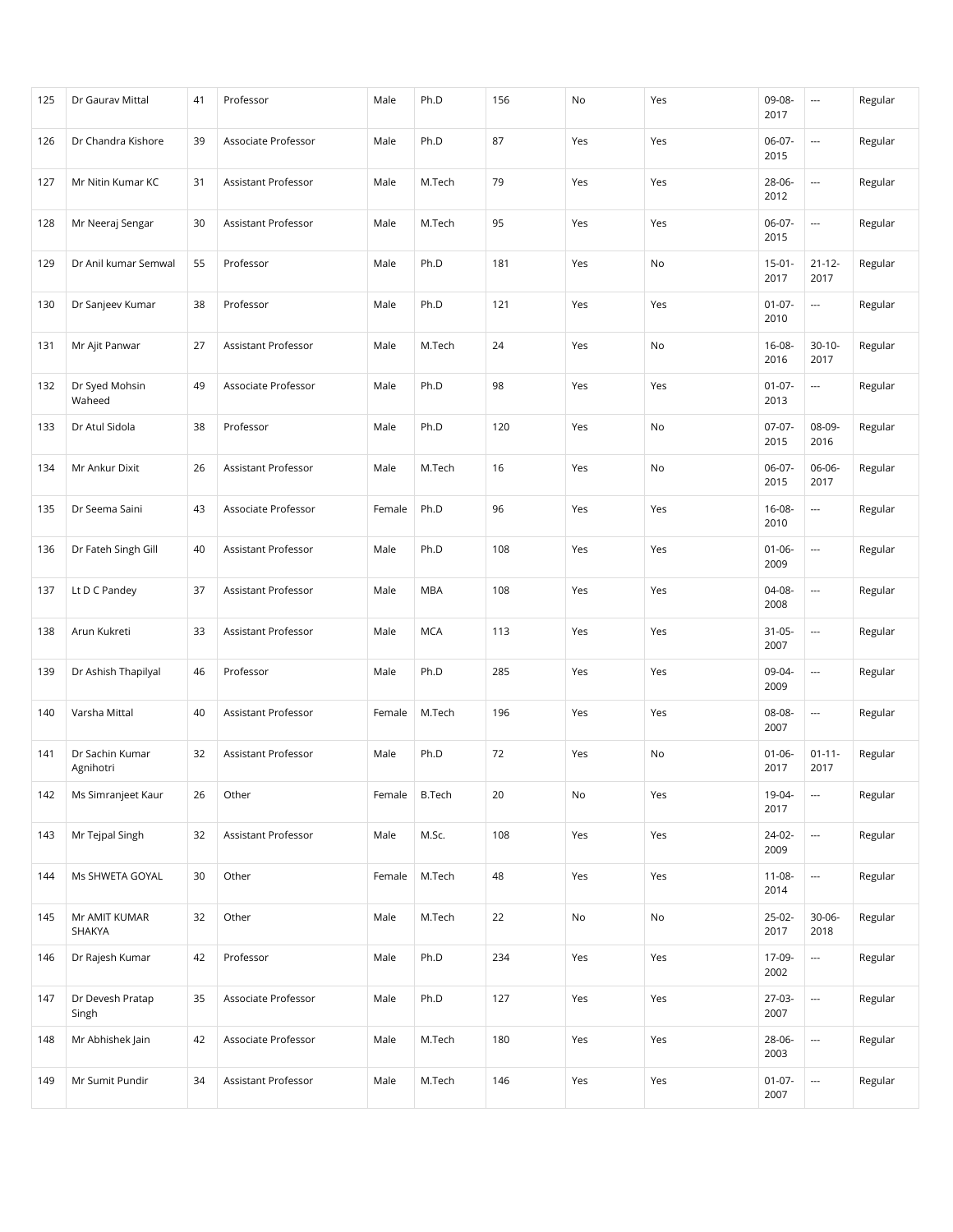| 150 | Mr Hemant Singh             | 30 | Assistant Professor | Male   | M.Tech | 87  | Yes | Yes | $01 - 06 -$<br>2010 | $\overline{\phantom{a}}$ | Regular |
|-----|-----------------------------|----|---------------------|--------|--------|-----|-----|-----|---------------------|--------------------------|---------|
| 151 | Mr Ashish Garg              | 26 | Assistant Professor | Male   | M.Tech | 25  | Yes | Yes | $10 - 08 -$<br>2015 | $\overline{\phantom{a}}$ | Regular |
| 152 | Mr Shiv Ashish<br>Dhondiyal | 27 | Assistant Professor | Male   | M.Tech | 24  | Yes | Yes | $21 - 07 -$<br>2017 | $\hspace{0.05cm} \ldots$ | Regular |
| 153 | Dr Anamika Bhatia           | 44 | Professor           | Female | Ph.D   | 126 | Yes | Yes | $11 - 01 -$<br>2008 | $\overline{\phantom{a}}$ | Regular |
| 154 | Puneet Manocha              | 43 | Assistant Professor | Male   | Ph.D   | 162 | Yes | Yes | $17 - 11 -$<br>2003 | $\overline{\phantom{a}}$ | Regular |
| 155 | Mr Abhinav Sharma           | 30 | Assistant Professor | Male   | M.Tech | 48  | Yes | Yes | 06-08-<br>2009      | $\hspace{0.05cm} \ldots$ | Regular |
| 156 | Dr Afzal Sikander           | 33 | Associate Professor | Male   | Ph.D   | 138 | Yes | No  | 06-03-<br>2007      | $08-12-$<br>2017         | Regular |
| 157 | Mr Ashutosh Dixit           | 27 | Assistant Professor | Male   | M.Tech | 72  | Yes | Yes | 14-07-<br>2012      | ---                      | Regular |
| 158 | Mr Shashi Kumar<br>Sharma   | 32 | Assistant Professor | Male   | M.Tech | 60  | Yes | Yes | 20-07-<br>2016      | $\hspace{0.05cm} \ldots$ | Regular |
| 159 | Mr Deepak Singh Rana        | 33 | Assistant Professor | Male   | M.Tech | 108 | Yes | Yes | $27-07-$<br>2016    | $\overline{\phantom{a}}$ | Regular |
| 160 | Mr Piyush Bagla             | 27 | Assistant Professor | Male   | M.Tech | 36  | Yes | Yes | 29-06-<br>2016      | $\hspace{0.05cm} \ldots$ | Regular |
| 161 | Dr Preeti Shivach           | 30 | Assistant Professor | Female | Ph.D   | 48  | Yes | Yes | 18-07-<br>2016      | $\overline{\phantom{a}}$ | Regular |
| 162 | Dr RCS Mehta                | 69 | Professor           | Male   | Ph.D   | 72  | Yes | No  | 07-08-<br>2012      | $31-07-$<br>2018         | Regular |
| 163 | Dr Maharshi Subhash         | 35 | Associate Professor | Male   | Ph.D   | 50  | Yes | Yes | 03-07-<br>2015      | $\overline{\phantom{a}}$ | Regular |
| 164 | Mr Paritosh Mishra          | 29 | Assistant Professor | Male   | M.Tech | 52  | Yes | Yes | $01-07-$<br>2013    | $\overline{\phantom{a}}$ | Regular |
| 165 | Mr Girjesh K Joshi          | 33 | Assistant Professor | Male   | M.S    | 97  | Yes | No  | $01 - 07 -$<br>2016 | $14 - 10 -$<br>2017      | Regular |
| 166 | Ms Rita Yadav               | 35 | Assistant Professor | Female | M.Tech | 100 | Yes | Yes | $15 - 01 -$<br>2013 | $\overline{\phantom{a}}$ | Regular |
| 167 | Dr Pawan Kumar<br>Emani     | 38 | Professor           | Male   | Ph.D   | 193 | Yes | Yes | $05-12-$<br>2011    | $\overline{\phantom{a}}$ | Regular |
| 168 | Mr Deepak Kumar<br>Singh    | 29 | Assistant Professor | Male   | M.Tech | 48  | Yes | Yes | $15-05-$<br>2017    | $\overline{\phantom{a}}$ | Regular |
| 169 | Dr Nishant Rai              | 42 | Associate Professor | Male   | Ph.D   | 156 | Yes | Yes | 12-08-<br>2009      | $\overline{\phantom{a}}$ | Regular |
| 170 | Dr Dipes Chakrabarty        | 47 | Professor           | Male   | Ph.D   | 183 | Yes | No  | 06-07-<br>2015      | $05-05-$<br>2017         | Regular |
| 171 | Mr Rudraksh Garg            | 38 | Assistant Professor | Male   | M.S    | 120 | Yes | No  | $01 - 07 -$<br>2016 | $26 - 05 -$<br>2017      | Regular |
| 172 | Dr Rakesh Kumar<br>Bachheti | 41 | Associate Professor | Male   | Ph.D   | 156 | Yes | No  | $01 - 09 -$<br>2008 | $24 - 10 -$<br>2017      | Regular |
| 173 | Dr Abhilasha Mishra         | 28 | Assistant Professor | Male   | Ph.D   | 59  | Yes | Yes | $20 - 10 -$<br>2016 | $\hspace{0.05cm} \ldots$ | Regular |
| 174 | Arvind Pujari               | 47 | Assistant Professor | Male   | M.Sc.  | 72  | Yes | Yes | $01 - 07 -$<br>2012 | ---                      | Regular |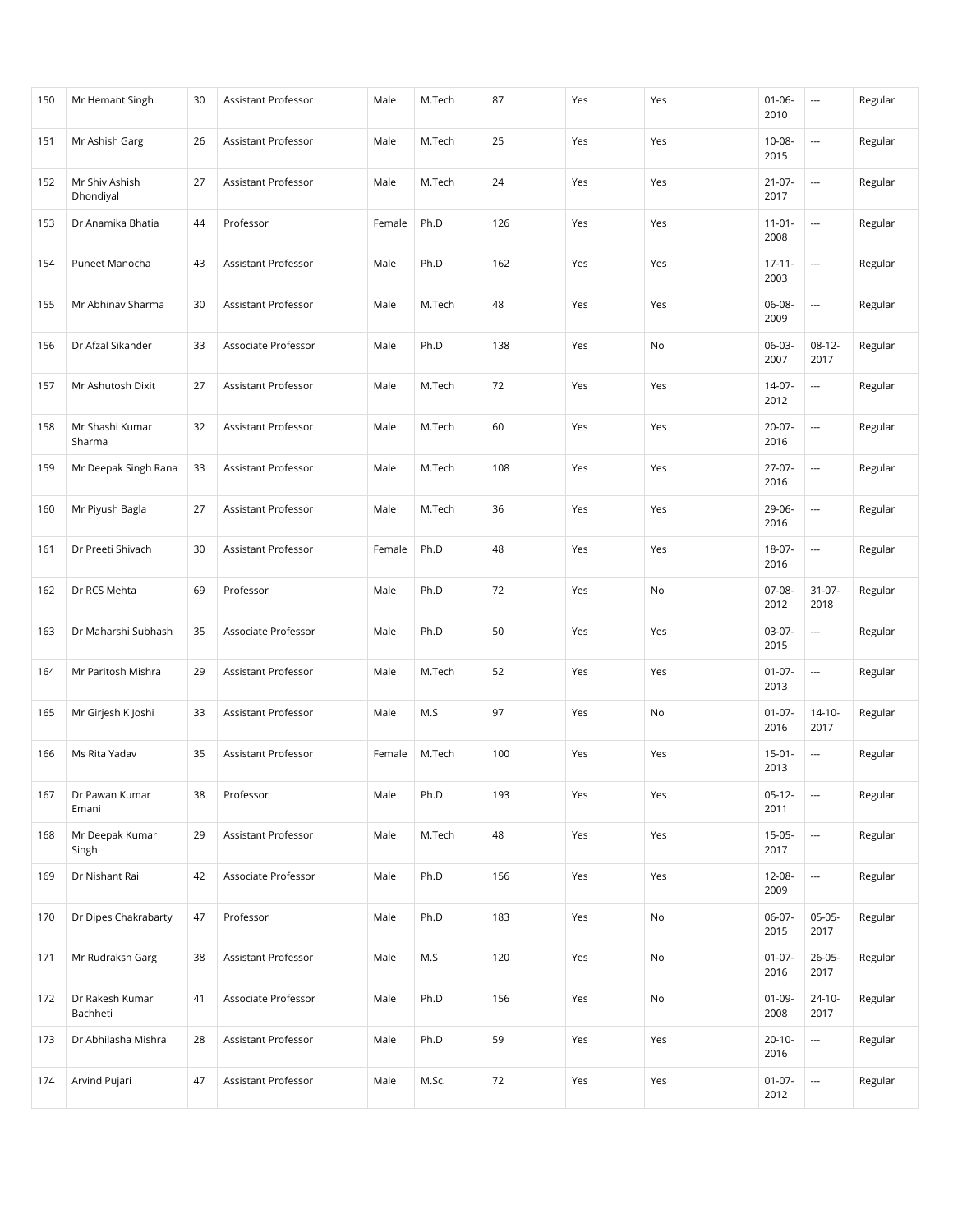| 175 | Sushil Kumar<br>Himanshu        | 33 | Assistant Professor        | Male   | M.Tech        | 110 | Yes | No  | $10-07 -$<br>2012   | $18 - 12 -$<br>2017      | Regular  |
|-----|---------------------------------|----|----------------------------|--------|---------------|-----|-----|-----|---------------------|--------------------------|----------|
| 176 | Dr Promila Sharma               | 43 | Assistant Professor        | Female | Ph.D          | 162 | Yes | Yes | $01-09-$<br>2009    | $\overline{\phantom{a}}$ | Regular  |
| 177 | Geetika Sharma                  | 35 | Assistant Professor        | Female | M.Tech        | 134 | Yes | Yes | $26 - 07 -$<br>2010 | $\hspace{0.05cm} \ldots$ | Regular  |
| 178 | B S Jassal                      | 71 | Professor                  | Male   | Ph.D          | 592 | Yes | Yes | $11 - 01 -$<br>2008 | $\overline{\phantom{a}}$ | Visiting |
| 179 | Mr Nikesh Joshi                 | 22 | Other                      | Male   | <b>B.Tech</b> | 20  | No  | Yes | $21 - 04 -$<br>2017 | $\cdots$                 | Regular  |
| 180 | Mr Deepak Kumar                 | 31 | Assistant Professor        | Male   | <b>MCA</b>    | 84  | Yes | Yes | $11 - 04 -$<br>2011 | $\overline{\phantom{a}}$ | Regular  |
| 181 | Mr Anil Kumar Baliga            | 57 | Professor                  | Male   | M.Tech        | 438 | Yes | Yes | 14-08-<br>2006      | $\overline{\phantom{a}}$ | Regular  |
| 182 | Mr Naveen Garg                  | 55 | Associate Professor        | Male   | M.Tech        | 84  | Yes | Yes | $01 - 08 -$<br>2003 | $\overline{\phantom{a}}$ | Regular  |
| 183 | Dr Umesh Kumar<br>Tiwari        | 40 | Associate Professor        | Male   | Ph.D          | 144 | Yes | Yes | $01 - 10 -$<br>2009 | $\hspace{0.05cm} \ldots$ | Regular  |
| 184 | Mr Ankur Chaudhary              | 35 | Assistant Professor        | Male   | M.Tech        | 126 | Yes | Yes | 19-03-<br>2007      | $\overline{\phantom{a}}$ | Regular  |
| 185 | Mr Sanjeev Kukreti              | 41 | Assistant Professor        | Male   | M.Tech        | 216 | Yes | Yes | 06-09-<br>2004      | ---                      | Regular  |
| 186 | Mr Himanshu Rai<br>Goyal        | 34 | Assistant Professor        | Male   | M.Tech        | 142 | Yes | Yes | $21 - 11 -$<br>2005 | $\overline{\phantom{a}}$ | Regular  |
| 187 | Ms Parul Madan                  | 32 | Assistant Professor        | Female | M.Tech        | 75  | Yes | Yes | 18-03-<br>2015      | ---                      | Regular  |
| 188 | Dr Rishi Prakash                | 36 | Associate Professor        | Male   | Ph.D          | 72  | Yes | Yes | 11-09-<br>2011      | $\overline{\phantom{a}}$ | Regular  |
| 189 | Mr Amulya Kumar Roul            | 36 | Assistant Professor        | Male   | M.Tech        | 86  | Yes | No  | $01-07-$<br>2013    | $06 - 01 -$<br>2018      | Regular  |
| 190 | Mr Pranav Kumar<br>Srivastava   | 37 | Assistant Professor        | Male   | M.Tech        | 150 | Yes | Yes | $20 - 11 -$<br>2005 | $\cdots$                 | Regular  |
| 191 | Ms Sakshi Gupta                 | 33 | <b>Assistant Professor</b> | Female | M.Tech        | 122 | Yes | Yes | $10-01-$<br>2009    | $\cdots$                 | Regular  |
| 192 | Dr Koteswar Rao<br>Jerripothula | 27 | Assistant Professor        | Male   | Ph.D          | 72  | Yes | Yes | $10 - 01 -$<br>2017 | $\overline{\phantom{a}}$ | Regular  |
| 193 | Mr Zafar Sarif                  | 28 | Assistant Professor        | Male   | M.Tech        | 36  | Yes | Yes | 27-07-<br>2016      | $\overline{\phantom{a}}$ | Regular  |
| 194 | Mr Rajendra Singh<br>Bisht      | 31 | Assistant Professor        | Male   | M.Tech        | 60  | Yes | Yes | $11-07-$<br>2016    | $\overline{\phantom{a}}$ | Regular  |
| 195 | Mr Manoj Kumar<br>Thakur        | 33 | Assistant Professor        | Male   | M.Tech        | 108 | Yes | Yes | 02-08-<br>2008      | $\overline{\phantom{a}}$ | Regular  |
| 196 | Ms Suyashi Raiwani              | 33 | Assistant Professor        | Female | M.Tech        | 91  | Yes | No  | 03-02-<br>2009      | $07 - 12 -$<br>2016      | Regular  |
| 197 | Amir Shaikh                     | 61 | Associate Professor        | Male   | M.E.          | 410 | Yes | Yes | $16-07-$<br>2009    | $\overline{\phantom{a}}$ | Regular  |
| 198 | Dr Rajesh Prasad<br>Verma       | 39 | Assistant Professor        | Male   | Ph.D          | 109 | Yes | Yes | $01 - 10 -$<br>2010 | $\hspace{0.05cm} \ldots$ | Regular  |
| 199 | Mr Raj Kamal Joshi              | 28 | Assistant Professor        | Male   | M.Tech        | 46  | Yes | No  | $01 - 08 -$<br>2014 | $10 - 08 -$<br>2018      | Regular  |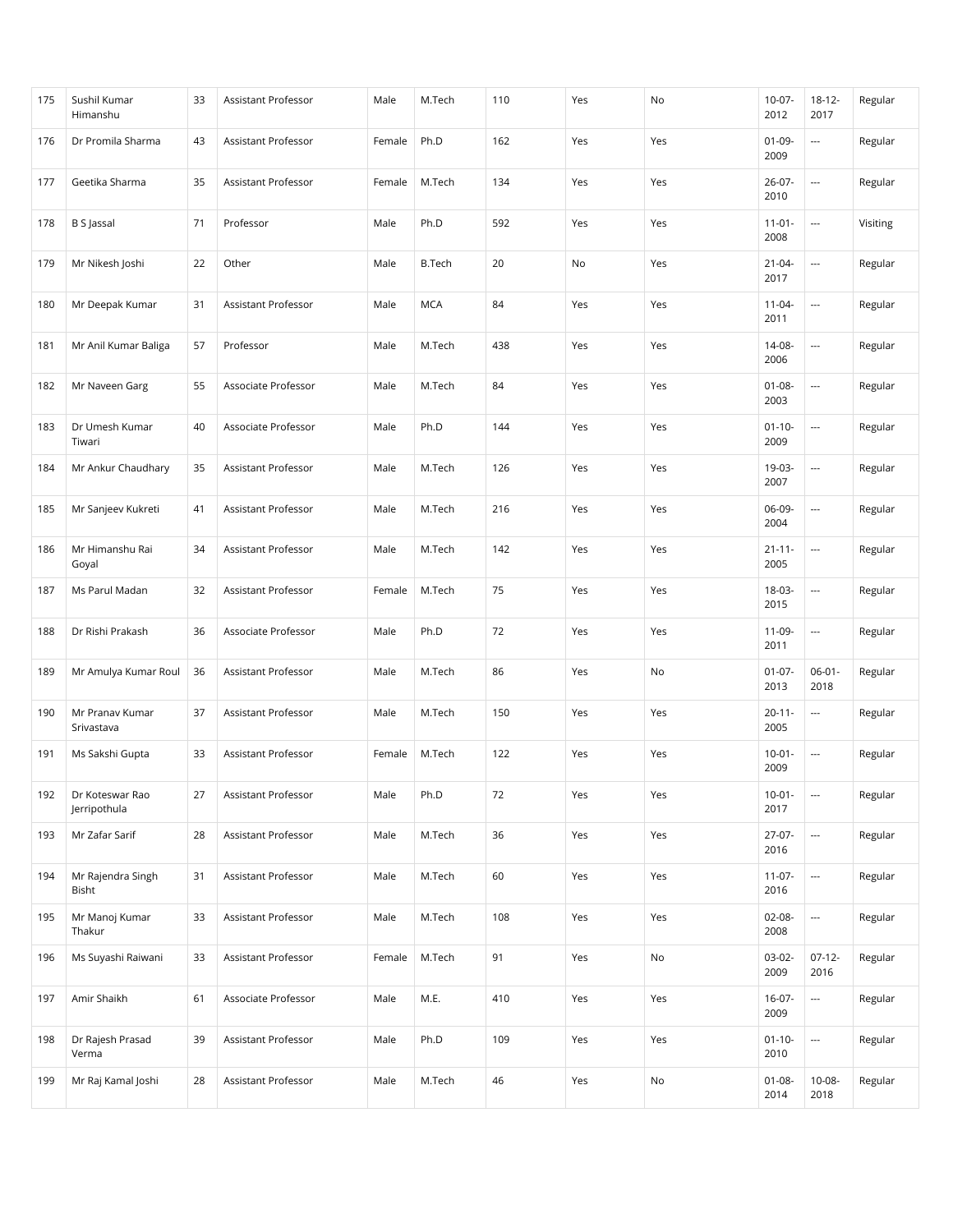| 200 | Mr Gagan Bansal                | 26 | Assistant Professor | Male   | M.Tech     | 48  | Yes | Yes | 06-07-<br>2012      | $\cdots$                 | Regular  |
|-----|--------------------------------|----|---------------------|--------|------------|-----|-----|-----|---------------------|--------------------------|----------|
| 201 | Mr Manish Kr Srivastav         | 36 | Assistant Professor | Male   | M.Tech     | 36  | Yes | Yes | $10-10-$<br>2015    | ---                      | Regular  |
| 202 | Dr Prabhat Kumar               | 34 | Associate Professor | Male   | Ph.D       | 75  | Yes | Yes | 06-07-<br>2012      | $\hspace{0.05cm} \ldots$ | Regular  |
| 203 | Mr Siddharth<br>Mehndiratta    | 30 | Assistant Professor | Male   | M.Tech     | 48  | Yes | Yes | $01 - 08 -$<br>2017 | $\overline{\phantom{a}}$ | Regular  |
| 204 | Dr Kumud Pant                  | 41 | Assistant Professor | Female | Ph.D       | 139 | Yes | Yes | 20-02-<br>2012      | $\overline{\phantom{a}}$ | Regular  |
| 205 | Ms Surbhi Uniyal               | 30 | Assistant Professor | Female | M.Tech     | 85  | Yes | No  | 14-08-<br>2009      | 05-06-<br>2017           | Regular  |
| 206 | Dr Rajendra Sharma             | 68 | Professor           | Male   | Ph.D       | 120 | Yes | No  | 21-09-<br>2011      | 29-09-<br>2018           | Regular  |
| 207 | Dr Neetu Sharma                | 42 | Assistant Professor | Female | Ph.D       | 120 | Yes | Yes | $01 - 09 -$<br>2008 | ---                      | Regular  |
| 208 | Rupinder Kaur                  | 41 | Assistant Professor | Female | M. Phil    | 108 | Yes | Yes | $08 - 01 -$<br>2008 | $\hspace{0.05cm} \ldots$ | Regular  |
| 209 | Dr Vijay Kumar                 | 41 | Associate Professor | Male   | Ph.D       | 114 | Yes | Yes | $01 - 05 -$<br>2009 | $\overline{\phantom{a}}$ | Regular  |
| 210 | Dr Bipin Kumar Sati            | 32 | Assistant Professor | Male   | Ph.D       | 36  | Yes | Yes | $26 - 12 -$<br>2016 | $\hspace{0.05cm} \ldots$ | Regular  |
| 211 | Dr Pankaj Gautam               | 40 | Assistant Professor | Male   | Ph.D       | 97  | Yes | Yes | 19-08-<br>2010      | $\overline{\phantom{a}}$ | Regular  |
| 212 | Ashish Kumar Pal               | 35 | Assistant Professor | Male   | <b>MCA</b> | 172 | Yes | Yes | $12 - 10 -$<br>2009 | $\overline{\phantom{a}}$ | Regular  |
| 213 | Dr VK Srivastava               | 72 | Professor           | Male   | Ph.D       | 577 | Yes | Yes | 23-08-<br>2006      | $\overline{\phantom{a}}$ | Visiting |
| 214 | Mr Harish prasad               | 42 | Other               | Male   | MSc(IT)    | 156 | Yes | Yes | $12 - 12 -$<br>2016 | $\overline{\phantom{a}}$ | Regular  |
| 215 | Mr Kulbhusan Bachetti          | 36 | Assistant Professor | Male   | <b>MCA</b> | 60  | Yes | Yes | 23-09-<br>2013      | $\overline{\phantom{a}}$ | Regular  |
| 216 | Mr ARUN PRATAP<br>SINGH RATHOD | 26 | Other               | Male   | M.Tech     | 24  | Yes | No  | 18-08-<br>2015      | $30 - 06$<br>2018        | Regular  |
| 217 | Dr S P Khare                   | 65 | Professor           | Male   | Ph.D       | 366 | Yes | No  | 19-09-<br>2015      | $02 - 05 -$<br>2018      | Regular  |
| 218 | Dr Manoj Chand<br>Lohani       | 45 | Associate Professor | Male   | Ph.D       | 132 | Yes | No  | $07-07-$<br>2003    | 29-08-<br>2018           | Regular  |
| 219 | Dr Lata Nautiyal               | 39 | Associate Professor | Female | Ph.D       | 169 | Yes | Yes | $01 - 03 -$<br>2006 | $\overline{\phantom{a}}$ | Regular  |
| 220 | Dr Vikas Tripathi              | 33 | Assistant Professor | Male   | Ph.D       | 96  | Yes | Yes | $16-01-$<br>2012    | $\overline{\phantom{a}}$ | Regular  |
| 221 | Mr Deepak Chander<br>Pandey    | 46 | Assistant Professor | Male   | M.Tech     | 92  | Yes | Yes | 27-09-<br>2011      | $\hspace{0.05cm} \ldots$ | Regular  |
| 222 | Mr Sharada Prasad              | 50 | Assistant Professor | Male   | M.Tech     | 342 | Yes | No  | $10-07 -$<br>2016   | 30-04-<br>2018           | Regular  |
| 223 | Mr Mahesh<br>Manchanda         | 42 | Assistant Professor | Male   | M.Tech     | 83  | Yes | Yes | $11 - 11 -$<br>2013 | $\hspace{0.05cm} \ldots$ | Regular  |
| 224 | Dr Pradeep Kumar<br>Juneja     | 41 | Professor           | Male   | Ph.D       | 194 | Yes | Yes | $01 - 07 -$<br>2004 | ---                      | Regular  |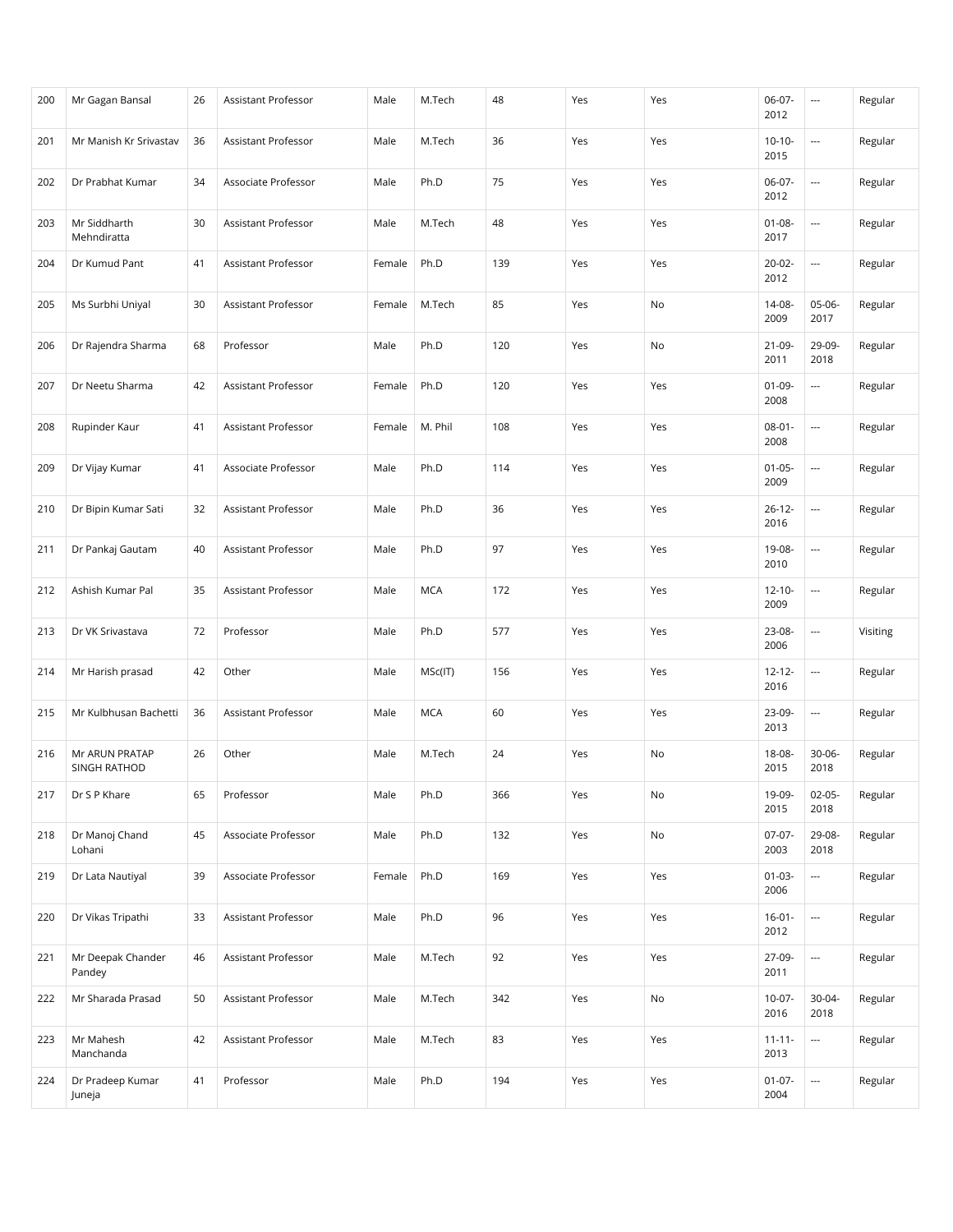| 225 | Mrs Gitanjali<br>Chandwani    | 36 | Assistant Professor        | Female | M.Tech     | 163 | Yes | Yes | $01 - 02 -$<br>2004 | $\cdots$                 | Regular  |
|-----|-------------------------------|----|----------------------------|--------|------------|-----|-----|-----|---------------------|--------------------------|----------|
| 226 | Mr Sumit Tripathi             | 32 | Assistant Professor        | Male   | M.Tech     | 109 | Yes | Yes | 18-08-<br>2008      | $\overline{\phantom{a}}$ | Regular  |
| 227 | Mr Pankaj Aswal               | 40 | Associate Professor        | Male   | <b>MBA</b> | 144 | Yes | Yes | 08-09-<br>2005      | $\hspace{0.05cm} \ldots$ | Regular  |
| 228 | Ms Niharika Varshney          | 28 | Assistant Professor        | Female | M.Tech     | 39  | Yes | Yes | $17-07-$<br>2013    | $\overline{\phantom{a}}$ | Regular  |
| 229 | Mr B P Dubey                  | 36 | Assistant Professor        | Male   | M.Tech     | 84  | Yes | Yes | 06-06-<br>2016      | $\overline{\phantom{a}}$ | Regular  |
| 230 | Mr Shambhu Prasad<br>Sah      | 33 | Assistant Professor        | Male   | M.Tech     | 108 | Yes | Yes | 29-07-<br>2016      | $\hspace{0.05cm} \ldots$ | Regular  |
| 231 | Ms Silky Goel                 | 25 | Assistant Professor        | Female | M.Tech     | 36  | Yes | Yes | 18-07-<br>2016      | $\overline{\phantom{a}}$ | Regular  |
| 232 | Dr R Gowri                    | 45 | Professor                  | Female | Ph.D       | 120 | Yes | No  | 27-02-<br>2007      | $06-10-$<br>2016         | Regular  |
| 233 | Mr Yesh Pal Kumar             | 71 | Professor                  | Male   | M.Tech     | 396 | Yes | Yes | $01 - 07 -$<br>2013 | $\overline{\phantom{a}}$ | Regular  |
| 234 | Mr Kapil Kumar<br>Sharma      | 34 | <b>Assistant Professor</b> | Male   | M.Tech     | 110 | Yes | Yes | $01 - 08 -$<br>2008 | $\overline{\phantom{a}}$ | Regular  |
| 235 | Mr Manoj Gwalwanshi           | 32 | Assistant Professor        | Male   | M.Tech     | 52  | Yes | Yes | $15-07-$<br>2013    | $\hspace{0.05cm} \ldots$ | Regular  |
| 236 | Mr Alok Sharma                | 39 | Assistant Professor        | Male   | M.Tech     | 36  | Yes | Yes | $27-07-$<br>2016    | $\overline{\phantom{a}}$ | Regular  |
| 237 | Mr Ravi Shankar               | 30 | Assistant Professor        | Male   | M.Tech     | 74  | Yes | Yes | $01 - 07 -$<br>2013 | $\hspace{0.05cm} \ldots$ | Regular  |
| 238 | Dr Keerat Kumar<br>Gupta      | 53 | Professor                  | Male   | Ph.D       | 343 | Yes | Yes | $17-07-$<br>2008    | $\cdots$                 | Regular  |
| 239 | Mr Ashish Kumar<br>Chaudhary  | 26 | Assistant Professor        | Male   | M.Tech     | 36  | Yes | Yes | $01 - 07 -$<br>2017 | $\overline{\phantom{a}}$ | Regular  |
| 240 | Dr Navin Kumar                | 40 | Assistant Professor        | Male   | Ph.D       | 153 | Yes | Yes | $20 - 05 -$<br>2010 | $\cdots$                 | Regular  |
| 241 | Dr Bhingole Pramod            | 34 | Associate Professor        | Male   | Ph.D       | 36  | Yes | No  | 13-07-<br>2013      | 14-07-<br>2016           | Regular  |
| 242 | Dr Rakesh Prakash<br>Tripathy | 52 | Professor                  | Male   | Ph.D       | 180 | Yes | No  | 27-08-<br>2011      | $12 - 11 -$<br>2017      | Regular  |
| 243 | Dr Archana Bachheti           | 40 | Associate Professor        | Female | Ph.D       | 156 | Yes | Yes | $01 - 04 -$<br>2007 | ---                      | Regular  |
| 244 | Mr Abhishek Verma             | 42 | Assistant Professor        | Male   | M.Sc.      | 132 | Yes | Yes | $01 - 08 -$<br>2006 | $\hspace{0.05cm} \ldots$ | Regular  |
| 245 | Dr Kiran Sharma               | 36 | Associate Professor        | Female | Ph.D       | 168 | Yes | Yes | $01 - 09 -$<br>2004 | $\hspace{0.05cm} \ldots$ | Regular  |
| 246 | Shashank Kothari              | 26 | Assistant Professor        | Male   | M.Tech     | 36  | Yes | Yes | $06 - 01 -$<br>2017 | $\hspace{0.05cm} \ldots$ | Regular  |
| 247 | Dr Anju Rani                  | 35 | Assistant Professor        | Female | Ph.D       | 99  | Yes | Yes | $15 - 11 -$<br>2011 | $\overline{\phantom{a}}$ | Regular  |
| 248 | Neelam Singh                  | 40 | Assistant Professor        | Female | M.Tech     | 159 | Yes | Yes | $12 - 05 -$<br>2011 | $\hspace{0.05cm} \ldots$ | Regular  |
| 249 | Mr R L Mendiratta             | 74 | Professor                  | Male   | M.Tech     | 582 | Yes | Yes | $18 - 10 -$<br>2004 | $\hspace{0.05cm} \ldots$ | Visiting |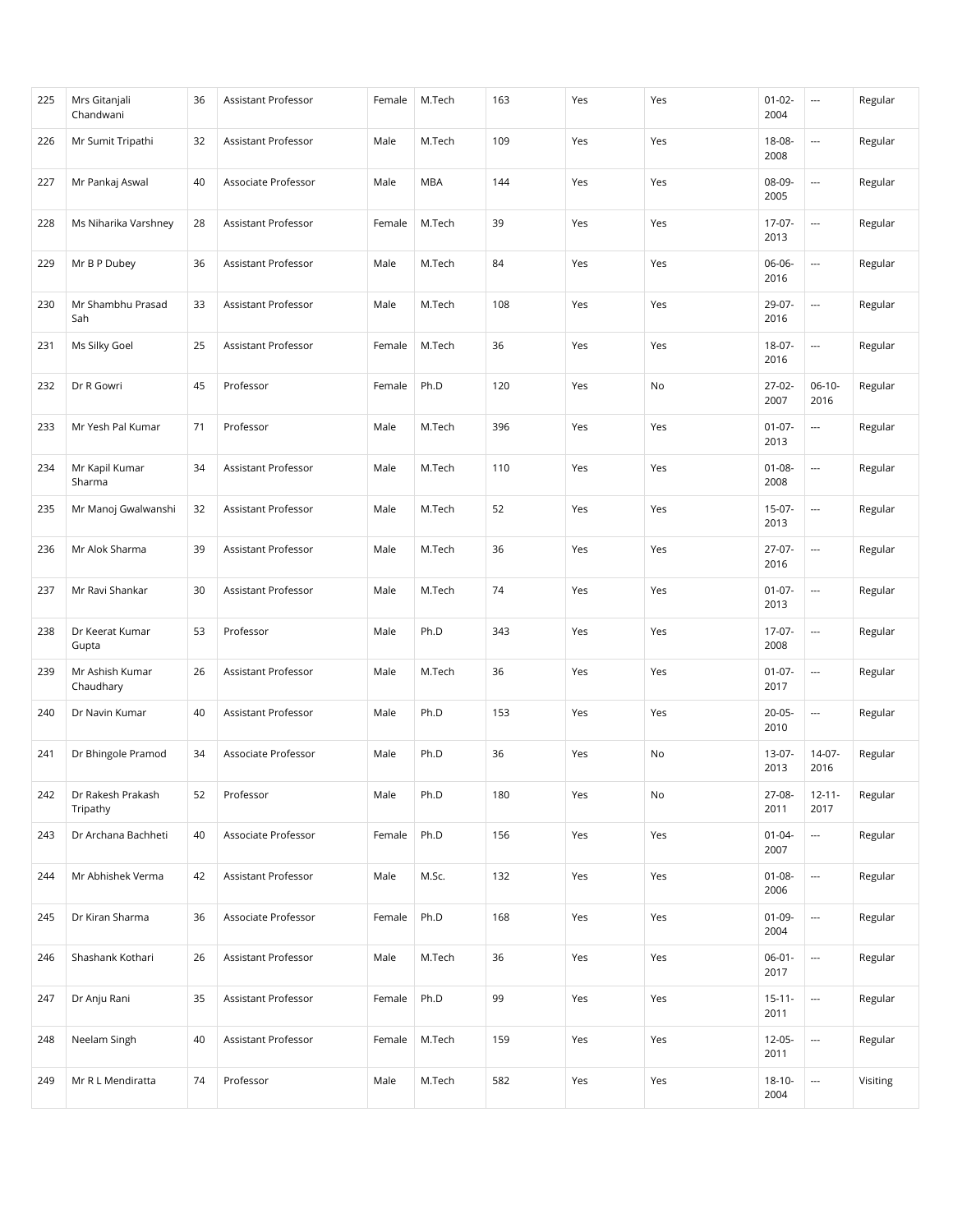| 250 | Mr Vikram Soni           | 38 | Other               | Male   | <b>B.Tech</b> | 144 | Yes | Yes | $24 - 01 -$<br>2006 | $\cdots$                 | Regular |
|-----|--------------------------|----|---------------------|--------|---------------|-----|-----|-----|---------------------|--------------------------|---------|
| 251 | Mr Kamla Kant Pandey     | 30 | Other               | Male   | M.Sc.         | 84  | Yes | Yes | $07-12-$<br>2016    | $\hspace{0.05cm} \ldots$ | Regular |
| 252 | Mr VIDIT KUMAR           | 27 | Other               | Male   | M.Tech        | 36  | Yes | Yes | 18-08-<br>2015      | ---                      | Regular |
| 253 | Dr Shushil C Dimri       | 47 | Professor           | Male   | Ph.D          | 243 | Yes | Yes | $01 - 04 -$<br>2005 | $\hspace{0.05cm} \ldots$ | Regular |
| 254 | Ms Hemani                | 38 | Associate Professor | Female | <b>MBA</b>    | 90  | Yes | Yes | 15-04-<br>2010      | $\cdots$                 | Regular |
| 255 | Dr K P Sharma            | 34 | Associate Professor | Male   | Ph.D          | 146 | Yes | No  | $01 - 02 -$<br>2008 | $18 - 01 -$<br>2018      | Regular |
| 256 | Mr Narayan Chaturvedi    | 34 | Assistant Professor | Male   | M.Tech        | 132 | Yes | Yes | 05-09-<br>2006      | $\overline{\phantom{a}}$ | Regular |
| 257 | Ms Neha Garg             | 34 | Assistant Professor | Female | M.Tech        | 146 | Yes | Yes | $16-12-$<br>2005    | $\cdots$                 | Regular |
| 258 | Ms Sujata Thakur         | 30 | Assistant Professor | Female | M.Tech        | 68  | Yes | Yes | 29-06-<br>2016      | $\overline{\phantom{a}}$ | Regular |
| 259 | Mr Aditya Joshi          | 30 | Assistant Professor | Male   | M.Tech        | 96  | Yes | Yes | $01 - 11 -$<br>2016 | $\hspace{0.05cm} \ldots$ | Regular |
| 260 | Dr Shalini Singh         | 42 | Associate Professor | Male   | Ph.D          | 202 | Yes | Yes | $02 - 02 -$<br>2003 | $\cdots$                 | Regular |
| 261 | Ms Sribidhya Mohanty     | 34 | Assistant Professor | Female | M.Tech        | 139 | Yes | Yes | 26-02-<br>2007      | $\overline{\phantom{a}}$ | Regular |
| 262 | Mr Munendra Singh        | 32 | Assistant Professor | Male   | M.Tech        | 62  | Yes | No  | 18-08-<br>2012      | 18-07-<br>2017           | Regular |
| 263 | Mr Ankit Bhatt           | 30 | Assistant Professor | Male   | M.Tech        | 99  | Yes | Yes | 29-06-<br>2009      | ---                      | Regular |
| 264 | Dr Varij Panwar          | 39 | Associate Professor | Male   | Ph.D          | 120 | Yes | Yes | 28-03-<br>2016      | $\overline{\phantom{a}}$ | Regular |
| 265 | Mr Vivek Dimri           | 32 | Assistant Professor | Male   | M.Tech        | 36  | Yes | Yes | $11-07-$<br>2016    | $\overline{\phantom{a}}$ | Regular |
| 266 | Mr Purushottam Das       | 29 | Assistant Professor | Male   | M.Tech        | 60  | Yes | Yes | 13-07-<br>2016      | ---                      | Regular |
| 267 | Mr Akhilesh Dwivedi      | 32 | Assistant Professor | Male   | M.Tech        | 60  | Yes | Yes | $16-07-$<br>2016    | $\overline{\phantom{a}}$ | Regular |
| 268 | Mr Sanjeev Gaba          | 43 | Assistant Professor | Male   | M.Tech        | 157 | Yes | No  | $01 - 08 -$<br>2011 | 16-09-<br>2016           | Regular |
| 269 | Gurmeet Singh Kalra      | 43 | Associate Professor | Male   | M.Tech        | 183 | Yes | Yes | 03-03-<br>2003      | $\overline{\phantom{a}}$ | Regular |
| 270 | Mr Jivesh Dixit          | 29 | Assistant Professor | Male   | M.E.          | 38  | Yes | Yes | $07-07-$<br>2015    | $\overline{\phantom{a}}$ | Regular |
| 271 | Dr Pushpendra Kumar      | 31 | Assistant Professor | Male   | Ph.D          | 52  | Yes | Yes | 15-06-<br>2015      | $\hspace{0.05cm} \ldots$ | Regular |
| 272 | Mr Tushar Gupta          | 27 | Assistant Professor | Male   | M.Tech        | 41  | Yes | No  | $15-07-$<br>2013    | 08-04-<br>2018           | Regular |
| 273 | Mr Anil Bhagwan<br>Munde | 31 | Assistant Professor | Male   | M.Tech        | 74  | Yes | Yes | 04-07-<br>2014      | $\hspace{0.05cm} \ldots$ | Regular |
| 274 | Mr Nitin Mishra          | 38 | Assistant Professor | Male   | M.Tech        | 98  | Yes | Yes | $01 - 07 -$<br>2013 | ---                      | Regular |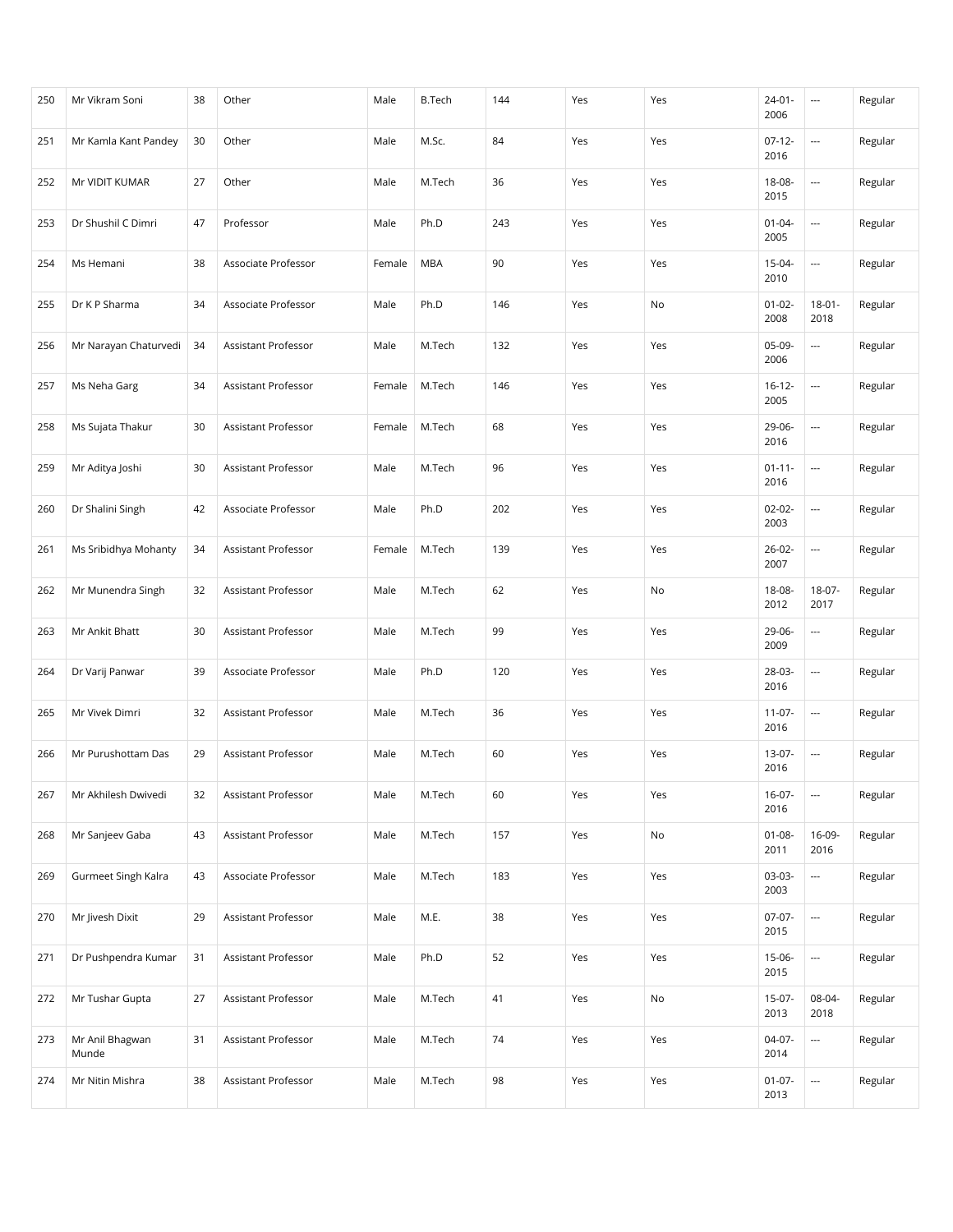| 275 | Ritiksha Danu                | 27 | Assistant Professor | Female | M.Tech     | 38             | Yes           | Yes | $11 - 08 -$<br>2015 | $\cdots$                 | Regular  |
|-----|------------------------------|----|---------------------|--------|------------|----------------|---------------|-----|---------------------|--------------------------|----------|
| 276 | Dr Jigisha Anand             | 32 | Assistant Professor | Female | Ph.D       | 48             | Yes           | Yes | 29-12-<br>2016      | $\overline{\phantom{a}}$ | Regular  |
| 277 | Mr Raj Kumar Kapooria        | 45 | Assistant Professor | Male   | M.E.       | 96             | Yes           | No  | 27-09-<br>2010      | 09-08-<br>2016           | Regular  |
| 278 | Dr Awanish Kumar<br>Sharma   | 42 | Professor           | Male   | Ph.D       | 132            | Yes           | Yes | $01 - 07 -$<br>2007 | $\hspace{0.05cm} \ldots$ | Regular  |
| 279 | Dr Shalini Jha               | 38 | Assistant Professor | Female | Ph.D       | 168            | Yes           | Yes | $01-09-$<br>2004    | $\overline{\phantom{a}}$ | Regular  |
| 280 | Priyanka Oberoi              | 31 | Assistant Professor | Female | M.COM      | 84             | Yes           | No  | 28-04-<br>2011      | $24 - 01 -$<br>2018      | Regular  |
| 281 | Saurabh Rawat                | 46 | Assistant Professor | Male   | M.Sc.      | 244            | Yes           | Yes | $01 - 05 -$<br>2000 | $\overline{\phantom{a}}$ | Regular  |
| 282 | Mr Yogesh Kumar<br>Sharma    | 29 | Assistant Professor | Male   | M.Tech     | 36             | Yes           | No  | $02 - 01 -$<br>2016 | $30 - 06$<br>2017        | Regular  |
| 283 | Dr Manoj Kumar Pal           | 36 | Assistant Professor | Male   | Ph.D       | 108            | Yes           | Yes | 05-09-<br>2016      | $\overline{\phantom{a}}$ | Regular  |
| 284 | Deepti Negi                  | 34 | Assistant Professor | Female | <b>MCA</b> | 114            | Yes           | Yes | 05-04-<br>2010      | $\overline{\phantom{a}}$ | Regular  |
| 285 | Dr R C Joshi                 | 72 | Professor           | Male   | Ph.D       | 552            | Yes           | Yes | $01-07-$<br>2011    | $\overline{\phantom{a}}$ | Visiting |
| 286 | Mr Rahul Arora               | 34 | Assistant Professor | Male   | <b>MCA</b> | 108            | Yes           | Yes | $20 - 05 -$<br>2008 | $\overline{\phantom{a}}$ | Regular  |
| 287 | Mr Rajeev Singh Bisht        | 30 | Assistant Professor | Male   | MSc(IT)    | 22             | No            | Yes | 13-02-<br>2017      | $\overline{\phantom{a}}$ | Regular  |
| 288 | Mr SHUBHAM NEGI              | 26 | Other               | Male   | M.Tech     | 36             | Yes           | No  | 18-08-<br>2015      | $30 - 06$<br>2018        | Regular  |
| 289 | Dr Ivan Wilson               | 31 | Assistant Professor | Male   | Ph.D       | 36             | No            | Yes | $11 - 12 -$<br>2017 | $\overline{\phantom{a}}$ | Regular  |
| 290 | Ms Vishali Chaudhry          | 24 | Assistant Professor | Female | M.Tech     | 7              | No            | Yes | $02 - 01 -$<br>2018 | $\cdots$                 | Regular  |
| 291 | Mr Sanjay Kumar              | 33 | Assistant Professor | Male   | M.Tech     | 24             | No            | Yes | 25-07-<br>2018      | $\overline{\phantom{a}}$ | Regular  |
| 292 | Dr Deependra Pratap<br>Singh | 30 | Assistant Professor | Male   | Ph.D       | 36             | No            | Yes | 20-08-<br>2018      | $\overline{\phantom{a}}$ | Regular  |
| 293 | Ms Somya Sinha               | 24 | Assistant Professor | Female | M.Tech     | $\mathbf{1}$   | No            | Yes | $08-10-$<br>2018    | $\overline{\phantom{a}}$ | Regular  |
| 294 | Dr Sachin Sharma             | 29 | Associate Professor | Male   | Ph.D       | 102            | No            | Yes | 06-02-<br>2018      | $\overline{\phantom{a}}$ | Regular  |
| 295 | Mr Piyush Agarwal            | 25 | Assistant Professor | Male   | M.Tech     | 12             | No            | Yes | 12-02-<br>2018      | $\hspace{0.05cm} \ldots$ | Regular  |
| 296 | Mr Saurabh Kumar<br>Mishra   | 27 | Assistant Professor | Male   | M.Tech     | 24             | No            | Yes | $02-07-$<br>2018    | $\hspace{0.05cm} \ldots$ | Regular  |
| 297 | Mr Sourabh Jain              | 33 | Assistant Professor | Male   | M.Tech     | 48             | $\mathsf{No}$ | Yes | 13-08-<br>2018      | $\overline{\phantom{a}}$ | Regular  |
| 298 | Mr Shivam Verma              | 23 | Assistant Professor | Male   | M.Tech     | $\overline{2}$ | No            | Yes | $16-07-$<br>2018    | $\hspace{0.05cm} \ldots$ | Regular  |
| 299 | Dr Ankur Dumka               | 34 | Associate Professor | Male   | Ph.D       | 120            | No            | Yes | 07-08-<br>2018      | $\hspace{0.05cm} \ldots$ | Regular  |